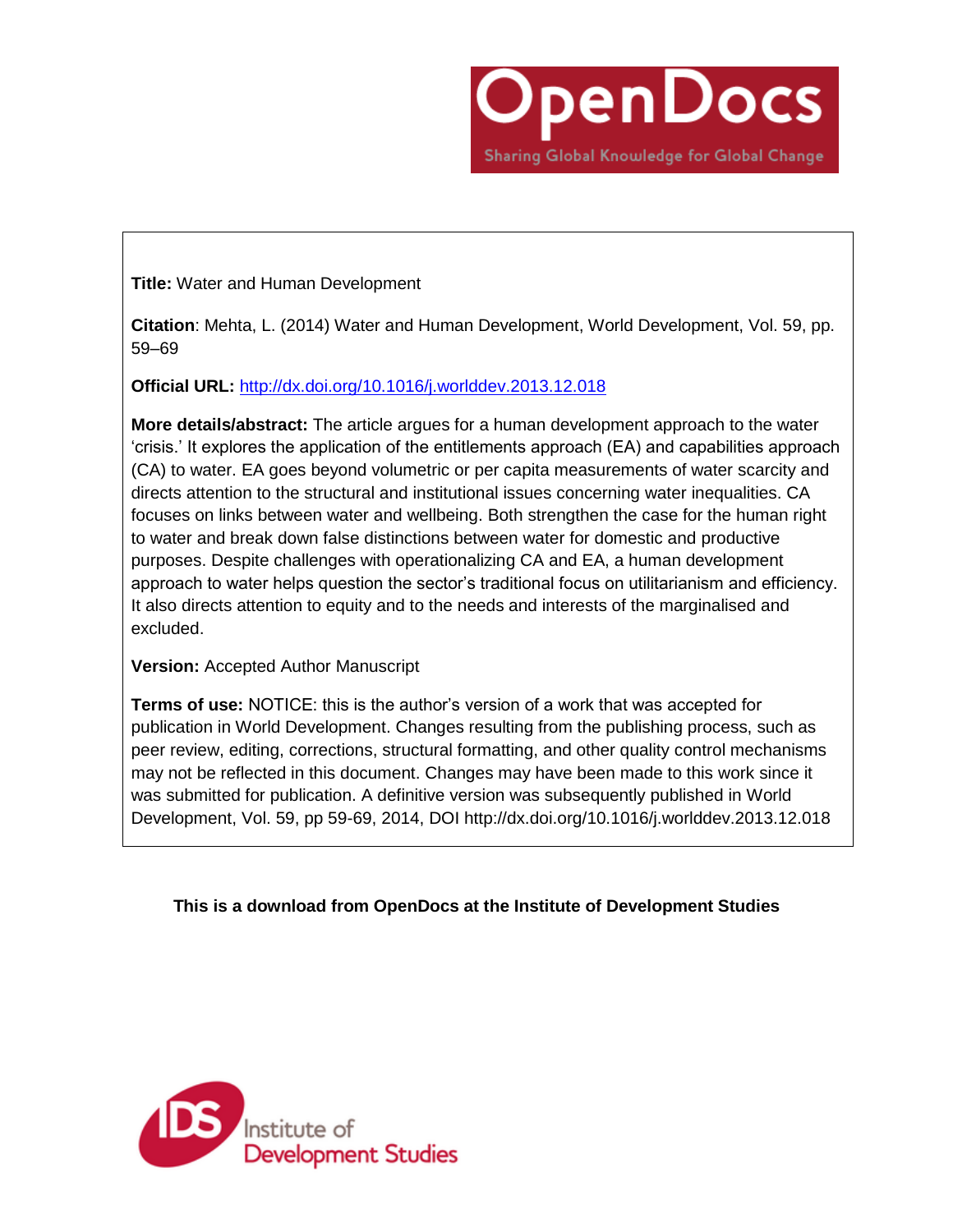# **WATER AND HUMAN DEVELOPMENT**

Lyla Mehta

Forthcoming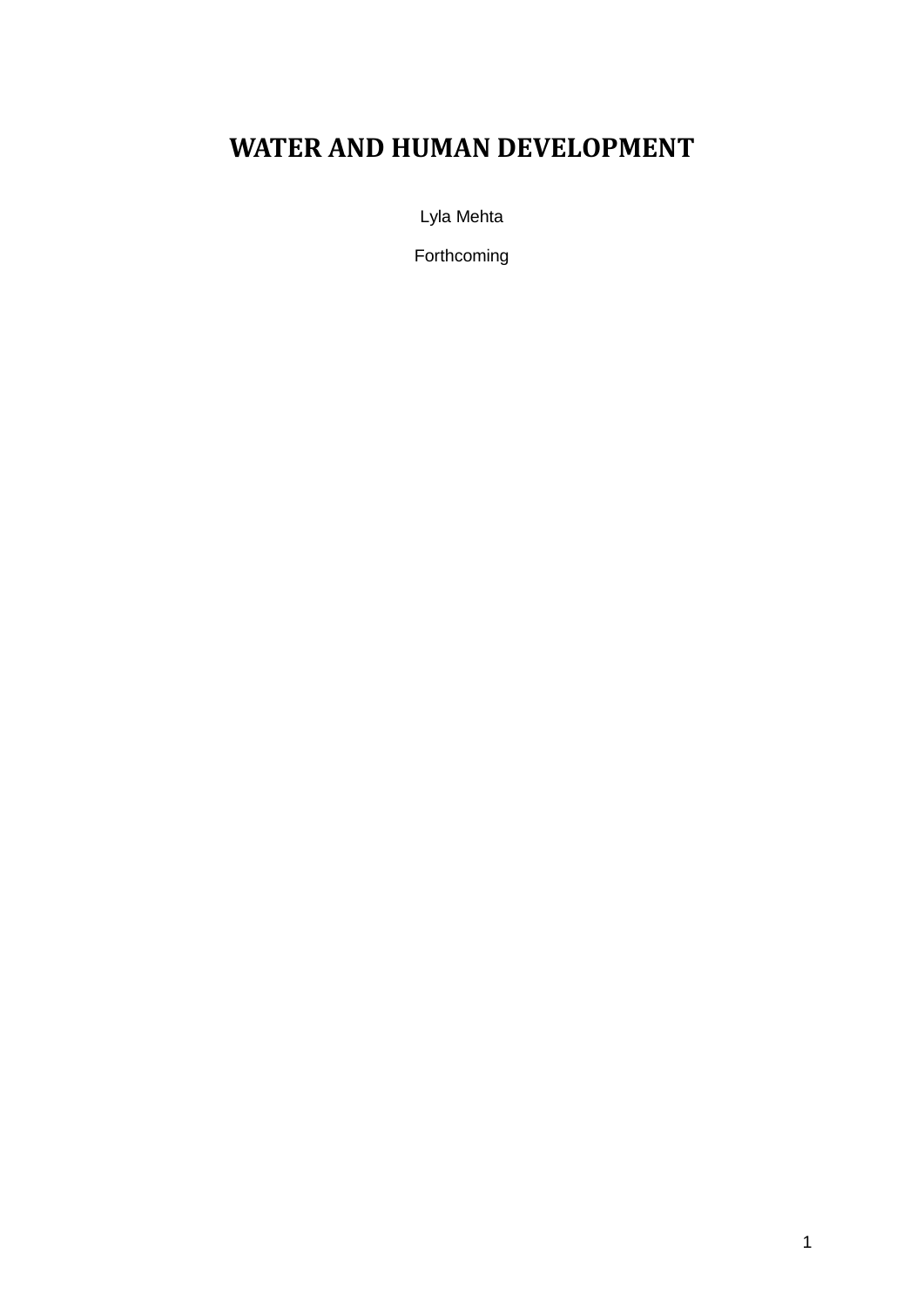#### ABSTRACT

The article argues for a human development approach to the water 'crisis.' It explores the application of the entitlements approach (EA) and capabilities approach (CA) to water. EA goes beyond volumetric or per capita measurements of water scarcity and directs attention to the structural and institutional issues concerning water inequalities. CA focuses on links between water and wellbeing. Both strengthen the case for the human right to water and break down false distinctions between water for domestic and productive purposes. Despite challenges with operationalizing CA and EA, a human development approach to water helps question the sector's traditional focus on utilitarianism and efficiency. It also directs attention to equity and to the needs and interests of the marginalised and excluded.

Keywords: water and human development; entitlements; capabilities; scarcity; water as a human right and productive resource; equity.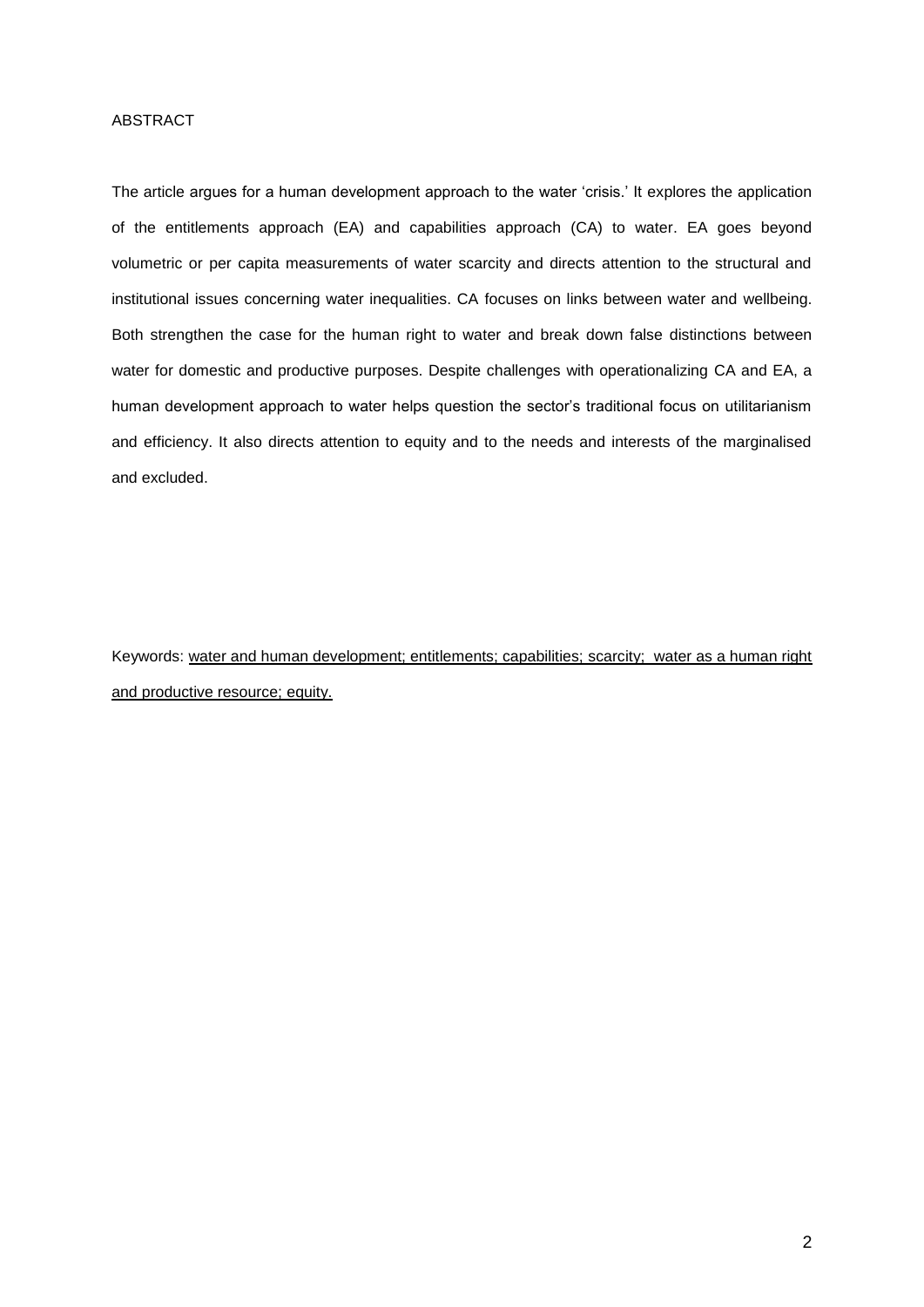# **1. INTRODUCTION**

Human development is interested not just in economic growth, but in expanding human capabilities and choice (Anand & Sen, 2000). The concept of human development could perhaps go back to Aristotle who was one of the first defenders of the human good, or human flourishing. In his *Nicomachean Ethics*, Aristotle saw wealth which is often sought after, as the means for providing the necessities of life such as food, health and so on (Nussbaum, 1987). The end, for him was happiness, self fulfilment and self realisation which led to human flourishing. The Aristotelian notion of the human good links necessity to 'first ascertain the function of man' and subsequently explores 'life in the sense of activity' (see Sen, 1999: 73; Nussbaum, 1987). Water and sanitation are basic necessities, enabling people to function and human activity to flourish.<sup>1</sup> For poor people, access to water is a prerequisite to achieving a minimum standard of health and to undertake productive activities. Water also plays a key role enhancing agricultural and industrial productivity. Without adequate, safe and affordable water, billions of people around the globe are unable to lead healthy lives and lack the ability to build secure livelihoods.

Access to safe and convenient water supplies is also crucial to enhance women's and girls' wellbeing. Cultural norms dictate that women and girls are responsible for water collection and can spend between 3 minutes and 3 hours per day collecting water. This time instead could be used to focus on livelihood and agricultural activities and also improve maternal health and that of infants. Girls, often overburdened by time-consuming water collection activities, could have time to attend school and enjoy a normal childhood (see Joint Monitoring Programme, 2013). Water is used to grow food both for subsistence and commercial purposes. However, access to water is deeply unequal around the globe. Poor and marginalised people often lack access to safe and adequate water, either because it is too expensive or because they are excluded due to caste, ethnicity or gender. They also often do not share the gains of large infrastructure projects such as dams, while often negatively affected by them through displacement as well as loss of livelihoods and land (as discussed later in this article, see also WCD, 2000).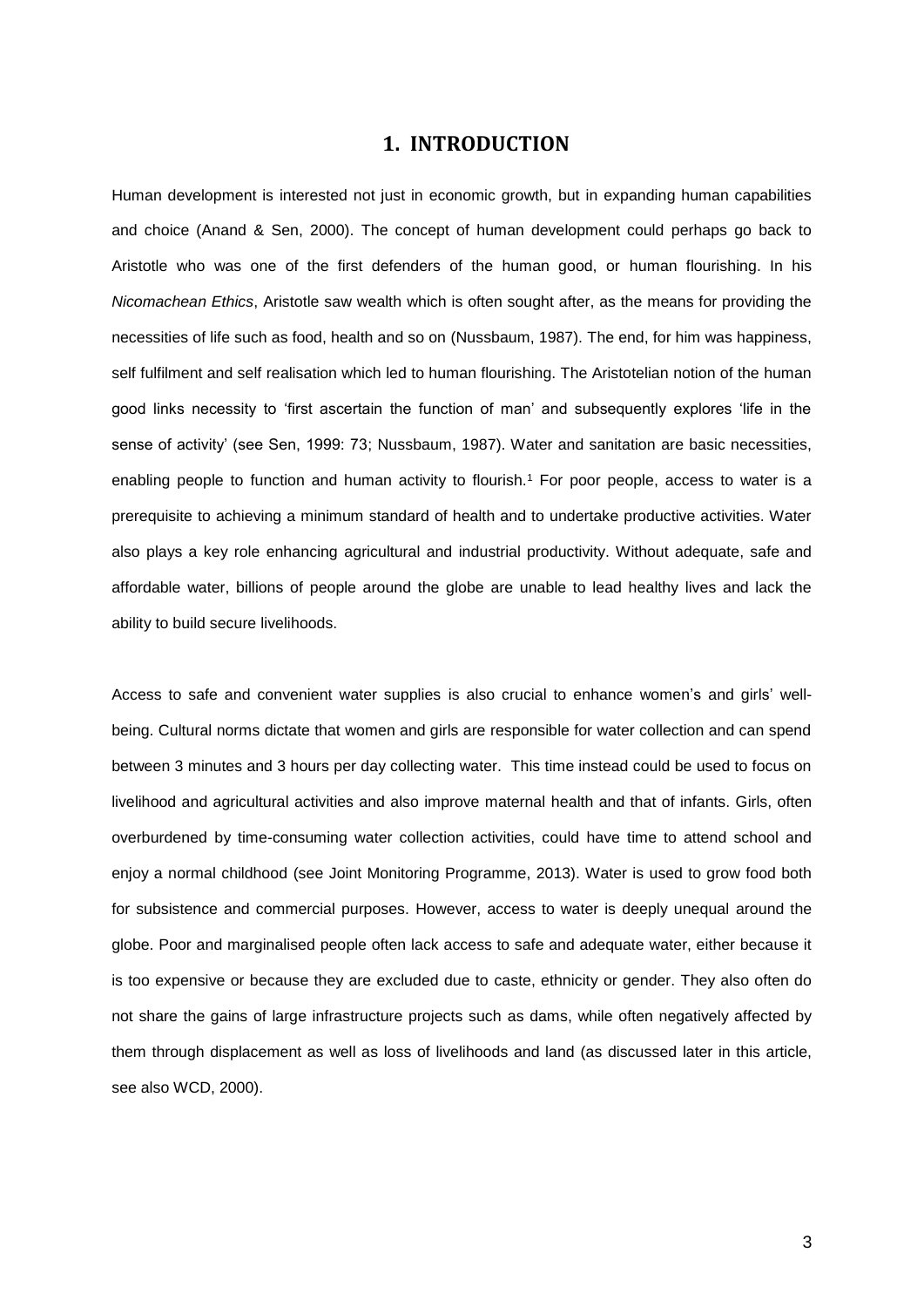Aristotle's mentor, Plato, illuminated the paradox of the value of water and diamonds. Plato in *Euthydemus* (Section 304B) found that what is rare is valuable, while water, considered the best of all, is also the cheapest (see Toye, 2005). Diamonds were considered rare and useless and water was seen to be abundant and useful. Today very few people would consider water to be abundant. In recent years, there has been much talk about the growing water crisis due to its scarcity. Currently, about 800 million people lack access to safe and affordable water and 2.5 billion people are denied access to sanitation. Furthermore, water is the new liquid gold of the twenty first century with increasing controversies concerning its commodification and privatisation (see Barlow & Clarke, 2002; Goldman, 2007; Bakker, 2010; Hall et al., 2005; McDonald and Ruiters, 2005).

This article was originally written as a background paper for the 2006 Human Development Report (UNDP, 2006). I was asked to spell out a human development approach to water, explore the application of both the entitlement and capability analysis (EA and CA henceforth) to the different aspects of water and ask whether both could help question conventional portrayals of water scarcity and water 'crises' (see Mehta, 2006). This turned out to be a challenging task because there is no one EA and CA, but instead many approaches (Gasper, 2006).<sup>2</sup> There are also different normative, political and policy implications and challenges in application to policy and practical realities (see Robeyns, 2003, 2005; Gasper, 2006). Furthermore, water is often problematically divided into water for domestic use and water for productive purposes and the application of EA and CA is different across domestic and productive issues of water and across EA and CA. Several authors have focussed extensively on what the EA mean with respect to specific natural resources (for example, Gore, 1993; Leach et al., 1999; Fine, 2010). P.B. Anand applies both the EA and CA to water (Anand, 2007). The article builds on this work. It is not grounded in original empirical research but empirical examples are provided wherever they help strengthen the arguments.<sup>3</sup>

The article argues that a human development approach to water scarcity helps challenge dominant and simplistic portrayals of the water 'crisis'. It shows how the EA allows us to move away from aggregate views of water scarcity to focus on the structural and institutional arrangements (including market-based mechanisms) that exclude the poor and intensify water-related inequalities. However, merely having access to water is not enough. Instead, a person needs a certain kind of access to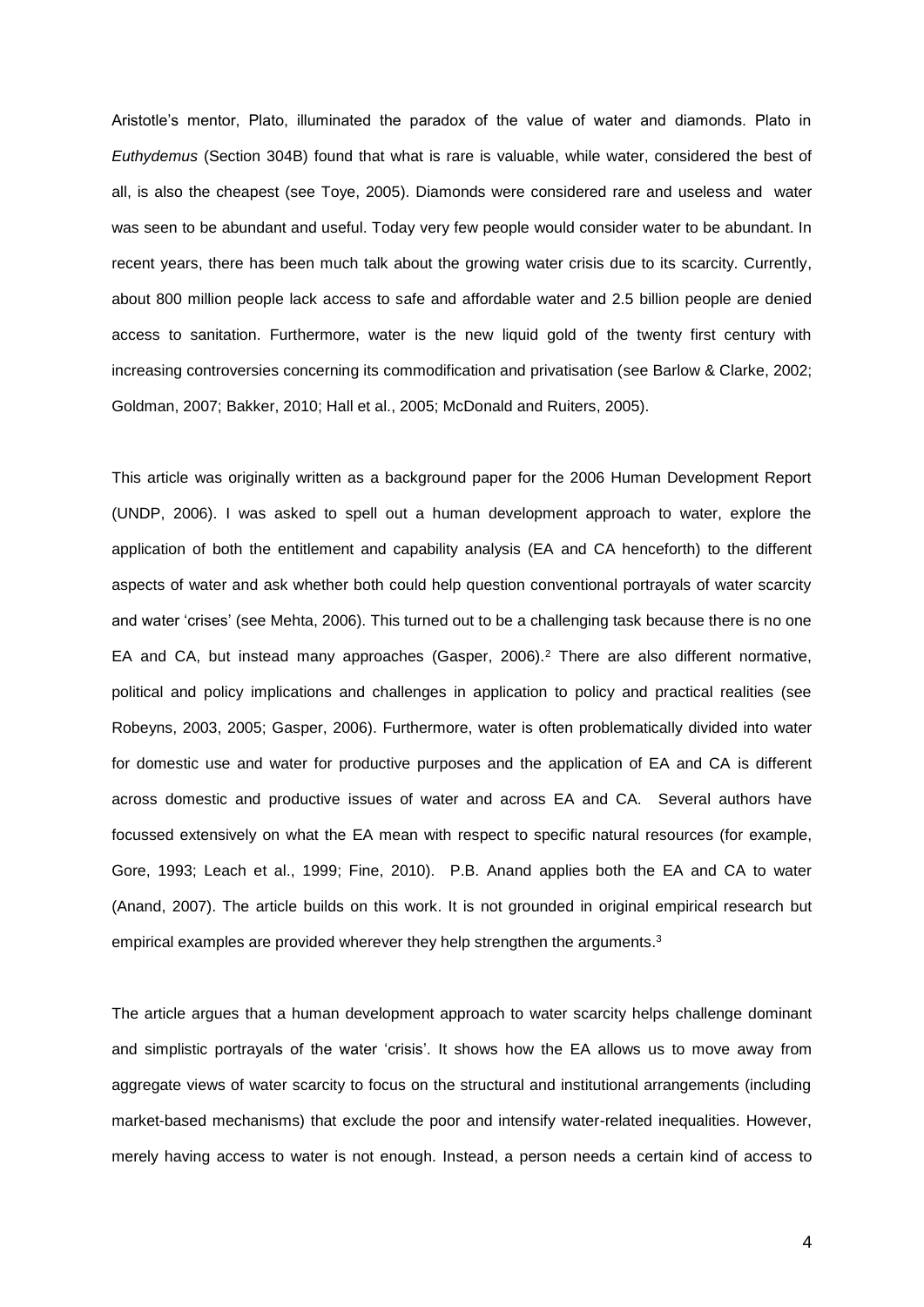water in order to derive certain freedoms or functionings (i.e. capabilities) which in turn depend on a host of factors. CA thus highlights the importance of the multi-faceted nature of water, its links with wellbeing and other freedoms. The article also explores the idea of basic capabilities required for human functioning through the case of the human right to water. It shows how both EA and CA help strengthen the case for the human right to water and CA, in particular, helps break down the false distinction between water for domestic and productive purposes. The article also addresses the challenges arising out of the operational and institutional aspects of implementation with respect to both the productive and basic right aspects of water. The article concludes by arguing that despite some limitations, applying the EA and CA helps enhance equity considerations in the water sector. This is important because even though water policy rhetoric may be about rights and equity, in practice a focus on volumetric issues of supply and demand as well as considerations of utility and efficiency persist which may not always have the interests of the marginalised upfront.

# **2. THE UNIQUE NATURE OF WATER**

Water is a multifaceted resource. It has different faces and meanings in the everyday contexts within which people live their lives. People across the globe value water for both its non-economic and economic roles and it also has deep spiritual significance in many cultures. However, official water resources management discourses (such as those endorsed in the 1992 Dublin principles) largely tend to focus on the economic values of water. Merely viewing water through an economic lens (for example as an economic good) can undermine its embeddedness in the everyday symbolic, cultural and social contexts within which people live their lives (see Mehta, 2005). These issues are expanded upon shortly by taking the case of displaced people in Gujarat.

Water, more than most resources, is highly variable across time and space. Its state and availability depend on temperature, rainfall, soil moisture, wells and irrigation canals. Access to water also depends on technologies and institutions of acquisition, storage (for example, small or large dams), and a range of property regimes (for example, riparian, prior appropriation, licensing or permit systems and customary law, see Movik, 2012). Water allocation regimes are also shaped by a mix of politics, power and discourses and access to water in everyday contexts is usually mediated through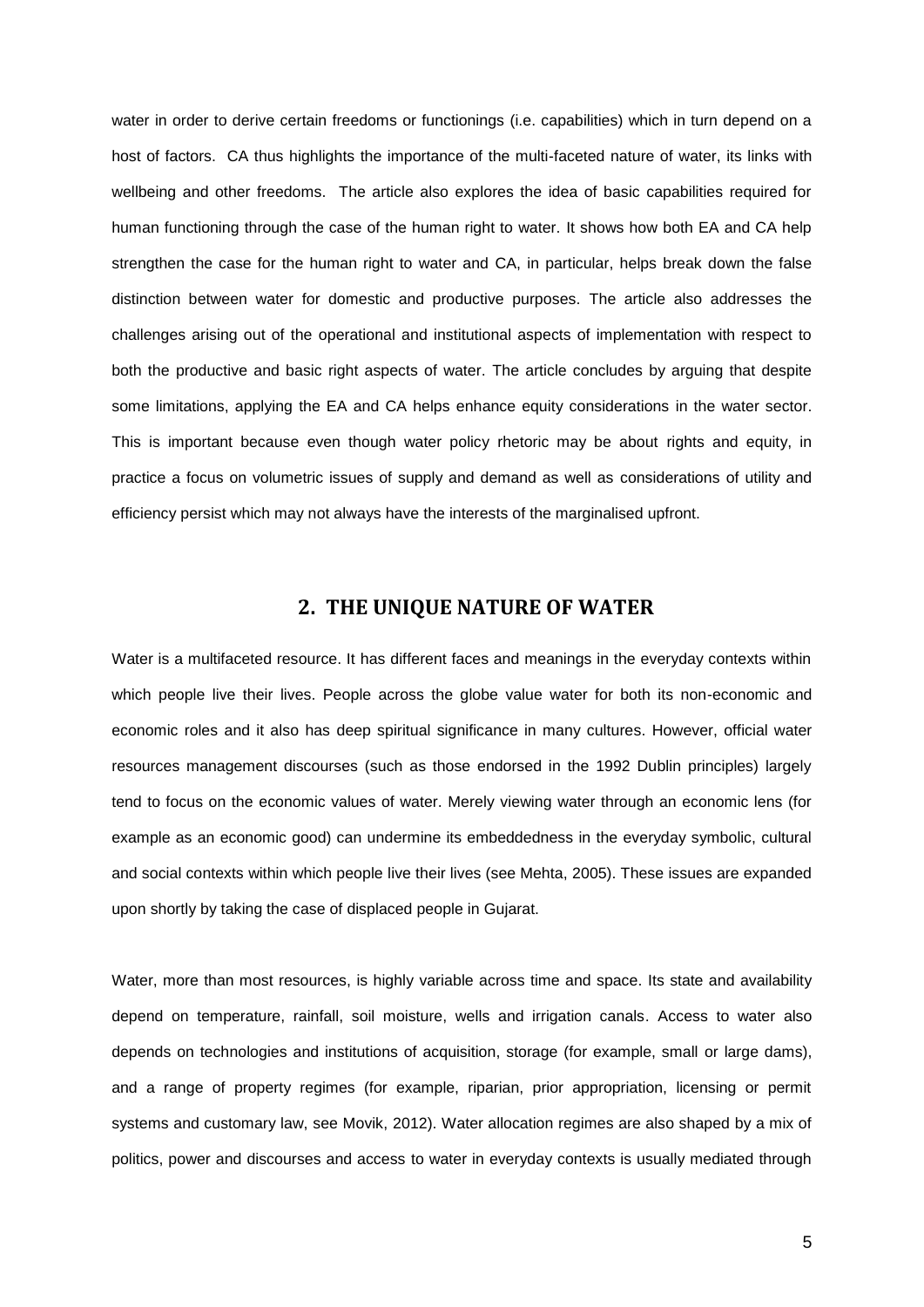institutions, gender, social and power relations, property rights, identity and culture. Water has symbolic as well as material dimensions, and is subjected to contests rooted in relations of power at both the discursive and material realms (Cleaver, 2000; Mosse, 2003; Mehta, 2005; Movik, 2012; Derman & Hellum, 2005). Due to the fluid nature of water, water rights are usually competing and overlapping and entail a mixture of formal and informal arrangements (Meinzen-Dick & Bruns, 1999). Customary law and practices, kinship networks, gender, caste, patronage tend to dominate in practice despite the existence of formal institutional arrangements. However, the multifaceted aspects of water are overlooked in dominant and global portrayals of the resource that tend to largely focus on the volumetric and material aspects of water to which I now turn.

# **3. CONVENTIONAL APPROACHES TO VIEW WATER SCARCITY**

Water scarcity has emerged as one of the most pressing problems in the twenty first century. Against a growing alarmism about 'water wars', several global agencies, national governments and NGOs have been concerned with emerging water 'crises' and the causality and solutions around water scarcity. International meetings around water are regular occurrences. Consider the following quote: 'A third of the world's population lives in water-stressed countries now. By 2025, this is expected to rise to two-thirds.'<sup>4</sup> Largely, the terms water 'crisis', water shortage, scarcity and stress are used very loosely in conventional debates. While there is an attempt to pay cognisance to regional variations, most of them lack a clear statement on issues concerning unequal access and how they understand water scarcity and the water crisis (see for example the UN World Water Development Reports, UNESCO various ). A welcome exception is the 2006 Human Development Report entitled 'Beyond Scarcity: Power, Poverty and the Global Water Crisis' (see UNDP, 2006) which has explicitly focussed on the role of power relations and unequal access in determining water scarcity.

Most of the literature looks at the finite nature of global water supplies (for example, Shiklomanov, 1998). Countries are classified according to a 'water stress index' on the basis of their annual water resources and population (see Falkenmark & Widstrand, 1992). This is widely adopted and proposes a threshold of 1700m<sup>3</sup> of renewable water resource per capita annually, below which countries are said to be water-stressed. Water scarcity scenarios for groupings of countries or regions based on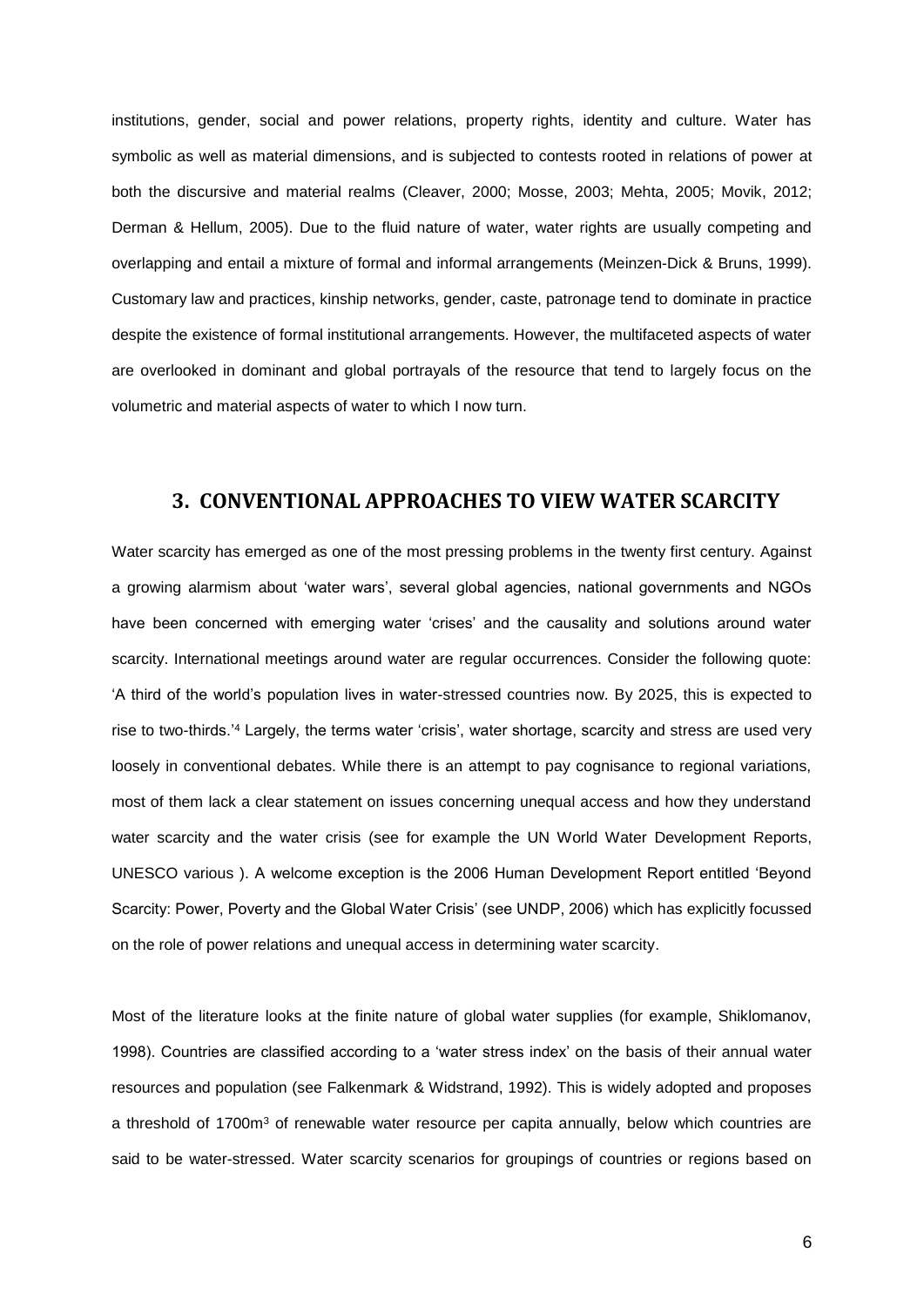projections of future water demands and needs are also created (for example, Seckler et al., 1998; Rosegrant et al., 2002). This classification has been adopted all over the world in almost every water policy, highlighting how notions of water scarcity are largely shaped by a focus on volumetric and physical measures.

More nuance is provided by a political science and international relations literature that teases out differences in 'orders' of scarcity ranging from physical (first order scarcity) to second order or socioeconomic scarcity (referring to the lack of ability to adapt to the problem of physical scarcity), to third order scarcity that refers to the socio-political, technological and cultural changes that a society must undertake to deal with scarcity (see for example, Ohlsson & Turton, 2000; Wolfe & Brooks, 2003). But these debates do not focus upfront on the social relations underlying resource use and also fail to ask how the 'problem' of scarcity is constructed and how a problematic framing might exacerbate scarcity conditions, on the need to disaggregate users and their entitlements and to look at the politics of distribution within a frame of political economy.

There are several problems with these conventional definitions that take physical (and finite) supplies as a starting point and competing demands/claims on water due to agriculture/industry/domestic use: (1) determining an available supply of water based purely on physical characteristics is fraught with difficulty because supplies are relative to exogenous factors such as rainfall, contamination, seasonal differences and agro-ecological considerations. Water is also determined, accessed and appreciated or disliked locally, making notions of 'global' crises and so forth rather misplaced; (2) demand projections are based on current use patterns and do not insist on major adjustments in reducing norms or enhancing equity, (3) mainstream definitions also fail to distinguish adequately between the scarcity or limitedness of water in the hydrological cycle and the scarcity of access of the poor for their drinking and survival needs (due to the lack of water, its poor quality or their exclusion due to the prevailing social and power relations). Even the notion of economic scarcity takes an aggregate view of populations lacking access to water, instead of breaking groups down by gender, caste, race and so forth.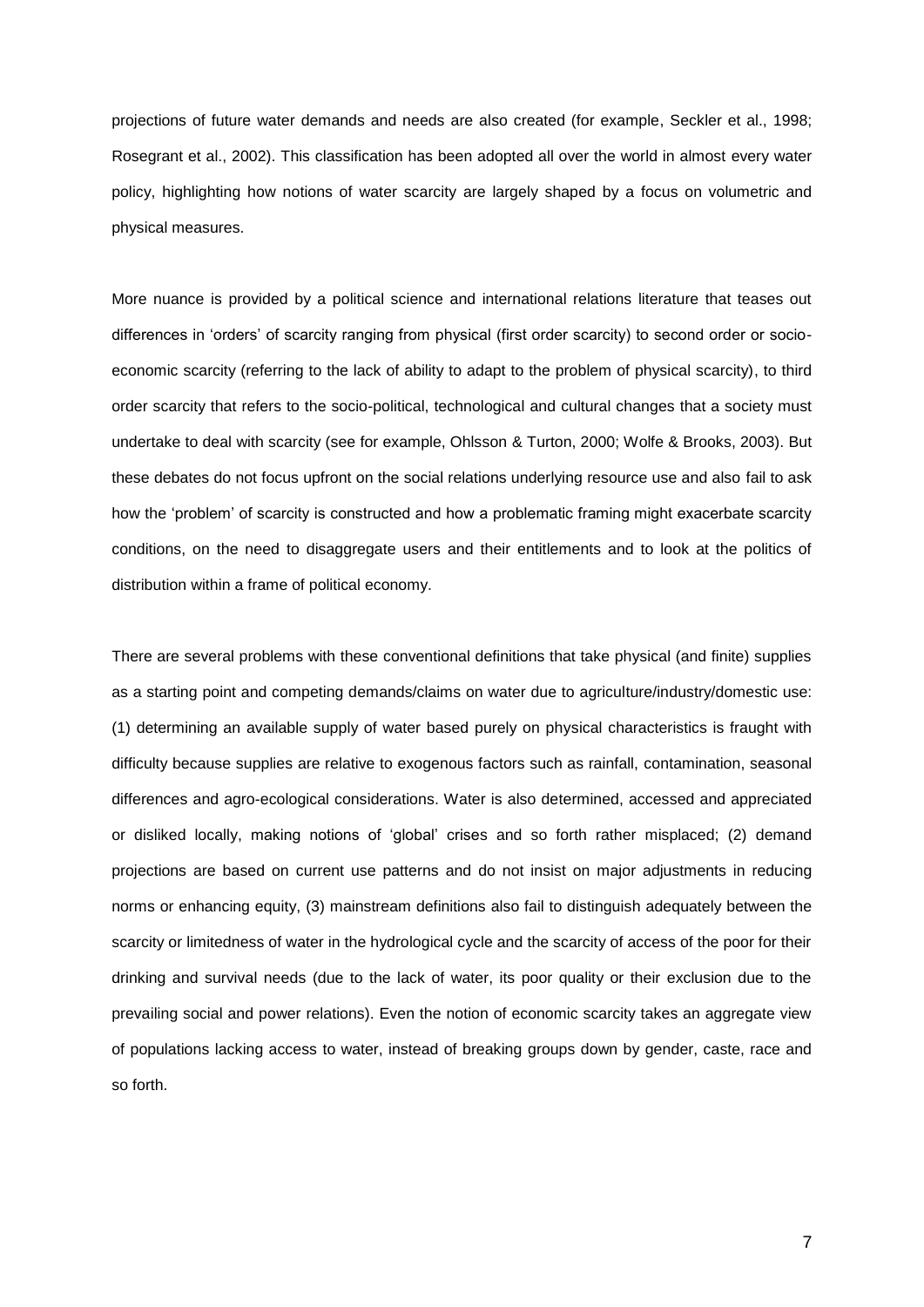Table 1 provides a summary of a typology to analyse and understand different portrayals of water scarcity (building on Wolfe & Brooks, 2003). It distinguishes between four kinds of scarcity (physical, economic, third order and socially constructed scarcity). Under each, the table provides the main characteristics, the disciplinary underpinnings and the accompanying solutions. Largely, global agencies draw on physical and economic characteristics of scarcity which focuses on the relationship between supply and demand (1 and 2) rather than on scarcity arising due to problems of lifestyle or socio-political processes (3 and 4).

#### *Table 1 here*

Problems arise when responses to the problems of scarcity lead to either simplistic supply or demand management kind of solutions. Supply management results in augmenting water to various sectors, while demand management seeks to reduce demand or improve water management and efficiency (see Lankford, 2010; Kijne et al., 2003). These are mostly required and appropriate interventions, but may leave the central aspects of the scarcity problem untouched. Very often scarcity is also used to provide a rationale for water privatisation and commodification which can sharply compromise on poor people's rights to water (see McDonald and Ruiters, 2005). Technology is often evoked as the solution and large-scale engineering solutions are deployed to augment water supplies. The assumption here is that scarcity is a 'biophysical' condition which should be countered by 'wise management' practices. Instead, scarcity is a highly localised issue, subject to both local conditions and interpretations by different actors, and also very much a political issue. Jairath (2010) demonstrates how in India, despite decades of large scale engineering in the water sector, rural water schemes fail consistently and do not end up serving the interests of the poor. Country-wide definitions of scarcity do not consider regional variations and diverse individual needs. Lankford (2010) demonstrates how in Tanzania, World Bank funded schemes to reduce irrigation abstraction through new volumetric water rights ignored both customary water rights and the uncertain nature of water supplies due to rainfall and seasonality and hence did not mitigate scarcity conditions. Mehta's (2005) research in dryland Kutch in western India highlights how water scarcity has been constructed differently by different social and political actors, often to meet political ends. External 'essentialised' notions of scarcity generated by state discourse and state programmes often differ from local people's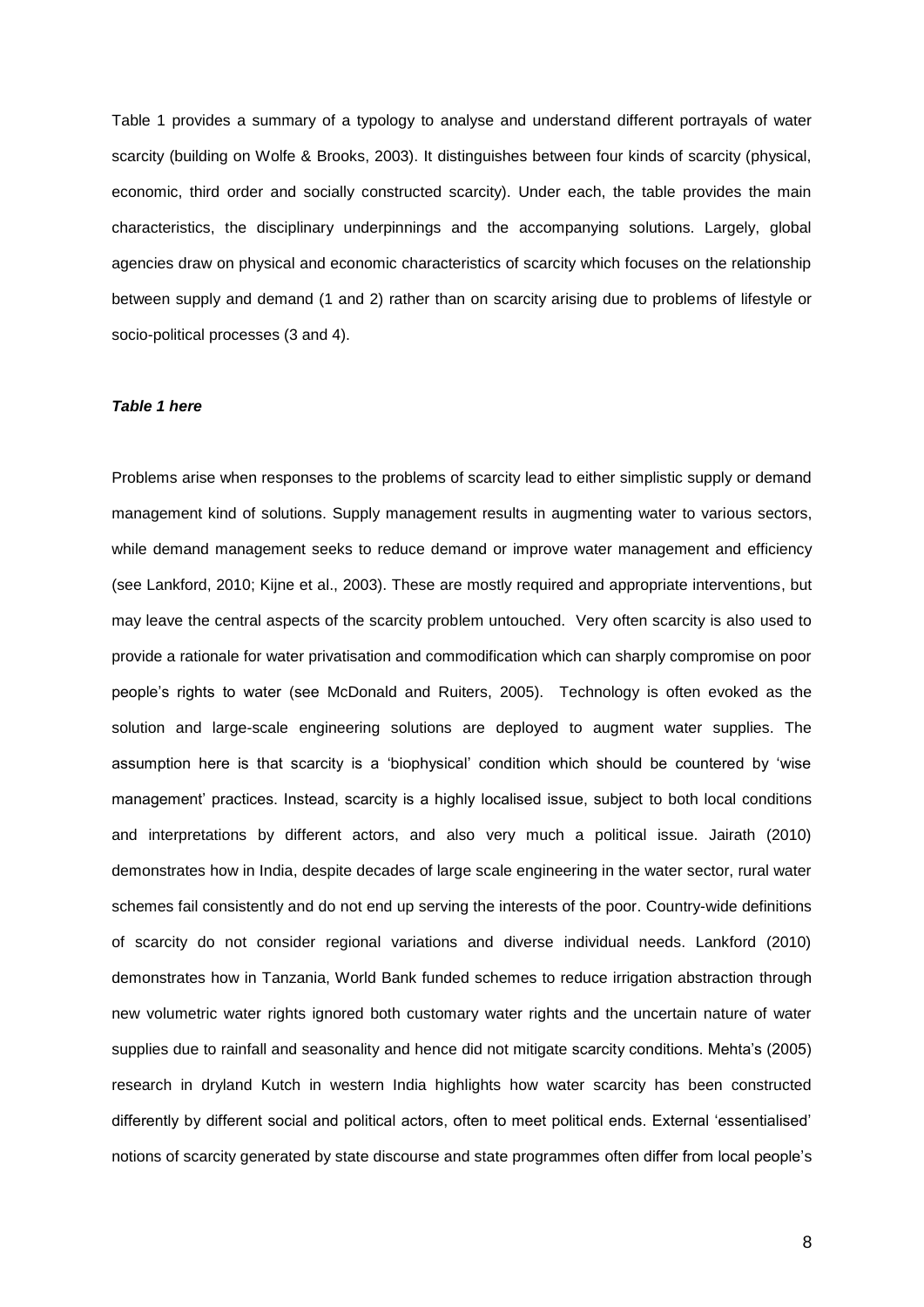knowledge systems and livelihood strategies that allow them to adapt to the unpredictability and temporary scarcity of water. Thus, water 'crisis' in the region was more a crisis concerning access to and control over the resource and very much linked to prevailing power and social relations. In sum, most mainstream portrayals see scarcity as a natural phenomenon with physical attributes, and not something that is either exacerbated or even caused as a result of socio-political processes. Instead, scarcity is as much about socially regulated access as it is about seasonal changes and physical presence.

# **4. A HUMAN DEVELOPMENT APPROACH TO WATER SCARCITY**

The human development movement has focussed on actual lives lived by a range of people, especially the poor and marginalised. A human development approach to scarcity would thus break down macro and aggregate understandings of scarcity. It would argue that scarcity regarding access to water is unacceptable in the twenty first century. This is particularly so because scarcity is not 'natural' but generated through socio-political processes, through exclusion, biases and discrimination (see also UNDP, 2006 and Mehta, 2005). For example, in India, so called lower caste women are still denied access to certain wells. In apartheid South Africa, the inequalities based on discriminatory policies were huge. Consequently around 80 percent of the poor in rural areas had no access to water or sanitation in 1994 at the birth of the new South Africa (see Movik, 2012).

A human development approach to scarcity can usefully draw on Amartya Sen's entitlements approach (1981; 1983; 1985; 1993; 1999). Sen sees entitlements as the 'the set of alternative commodity bundles that a person can command in a society using the totality of rights and opportunities that he or she faces' (Sen, 1983: 754). EA is largely a descriptive, not normative framework. An entitlement set includes the full range of goods and services that a person acquires by converting her 'endowments' (namely, assets and resources including labour) through 'exchange entitlement mapping' (see Sen 1981 and 1983). These in turn determine the various functionings that a person can achieve, which is directly linked to the capability approach (CA). Capabilities refer to 'the totality of all the alternative functioning vectors a person can choose from' (Sen, 1985: 27) and reflect an individual's well-being (see below). Here the links to Aristotle's notions of the human good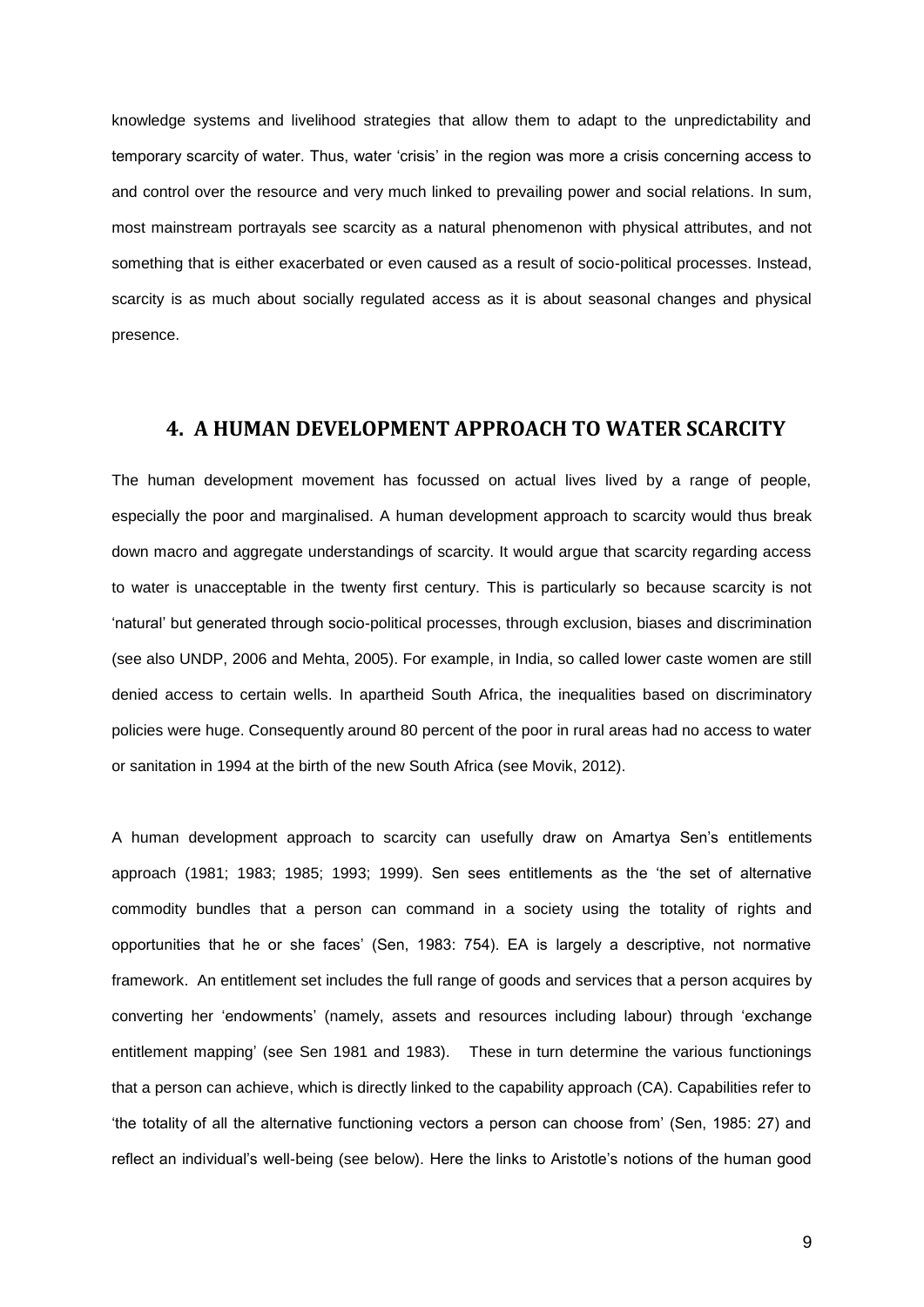or necessities to 'ascertain the function of man' (see Sen, 1999: 73) as outlined earlier in the article are obvious.

In his seminal study of starvation and famines, Sen argued that the fixation with the per capita food availability decline (FAD) is a misleading way to look at famine, since hunger is more about people not having access to food due to wider social and political arrangements as opposed to there not being enough food to eat. (Sen, 1981 and 1983). Looking at per capita availability of a resource lacks relevant discrimination and is even more gross when applied to the population of the world as a whole (Sen, 1981). Water scarcity is also often misleadingly perceived as per capita water availability rather than inequality in access to water supply. Usually water access is determined by social and political institutions, cultural norms and property rights. Some groups may suffer from lack of water even when there is no decline in water availability in the region. Thus, water shortages (like famines) are entitlement failures (see also Anand, 2007). P.B. Anand has applied Sen's entitlements framework to look at water scarcity in India (2007). He is interested in whether some people suffer from more water deprivation than others and what society can do about this. Further, the poor may be more vulnerable to health impacts of water supply problems than others (ibid). Anand, thus, sees entitlements as useful considerations of water availability because they move away from the conventional metrics of water scarcity that were discussed earlier in this article.

Poor and landless rural dwellers may lack endowments such as irrigation facilities and wells that can help them have secure water supplies. Poor people who cannot afford to pay for water from taps and handpumps may opt for water from unprotected streams and be exposed to water pollution and disease. Invariably, the poorest have low water endowment. This can negatively affect women's and girls' capabilities and life chances who are culturally required to spend a lot of time on water collection which in turn can also affect the wellbeing of the entire household. Thus, the EA when applied to water would indicate that some people's lack of water does not necessarily imply that water is scarce. Instead, it means that some people lack entitlements to water either because it is too highly priced, due to the lack of infrastructure, or due to social exclusion. Some are seen as 'entitled' by virtue of who they are or are taken to be socially. For example, in many cities of the global South rich people in urban areas have swimming pools while those in peri-urban dwellings are considered to be 'informal'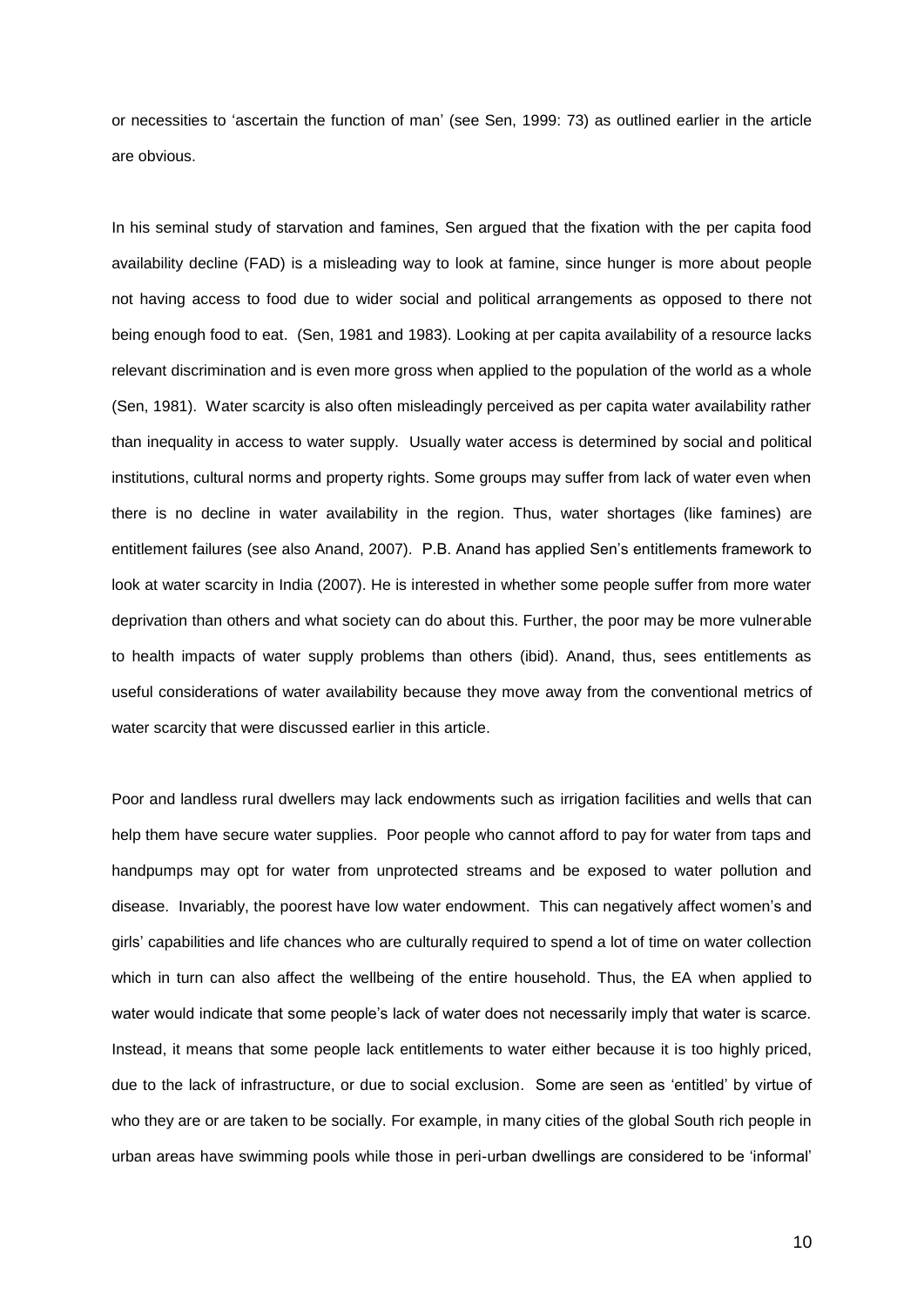and lack a range of entitlements to water. Furthermore, state sponsored water is usually directed to rich and middle class localities that are connected to the formal water system while the poor are left to fend for themselves and secure water by informal means (see Mehta et al., 2013). Also water privatisation in countries such as South Africa has led to thousands of people being cut off from water services which severely restricts citizens' ability to enjoy their constitutional right to water (see Flynn and Chirwa, 2005). Merely having access to water is not enough. Poor quality affects people's entitlements and endowments in different ways. Degradation of local sources forces poor people in the global South to purchase water which in many cases can cost  $10 - 20$  times more than what residents in the global North pay (UNDP, 2006). If water is contaminated and causes diarrhoea to different family members, it affects people's capability to engage in productive activities and also leads to rising costs in health care. If people lack a range of entitlements (e.g. technologies to purify water or the finances), they may have no choice but to drink polluted water. In sum, the application of the EA to water helps avoid the water sector's conventional focus on utilitarian arguments. It urges us to go beyond volumetric or per capita measurements of water availability, neo Malthusian understandings of the water 'crisis' and water scarcity to also address the structural and institutional issues concerning water inequalities and injustices.

### **5. WATER, CAPABILITIES AND WELL-BEING**

A human development approach to water would also question the water sector's conventional focus on cost-benefit analyses to evaluate well-being (see Anand, 2001). This is where the capability analysis (CA) is most useful. Rather than focussing on the means of achieving the 'good', Sen prefers to look at the 'actual living that people manage to achieve' (Sen 1999: 73).<sup>5</sup> Sen argues that even though it is common to 'use incomes and commodities as the material basis of our well-being…what use we can respectively make of a given level of income, depends crucially on a number of contingent circumstances, both personal and social' (1999: 70). Hence, well-being is firmly anchored in a particular social and personal context. This is why Sen advocates for evaluative purposes, the CA as a means to measure well-being. This approach focuses on 'substantive freedoms – the capabilities – to choose a life one has reason to value' (1985, 1993, 1999: 74). Thus, at the heart of this approach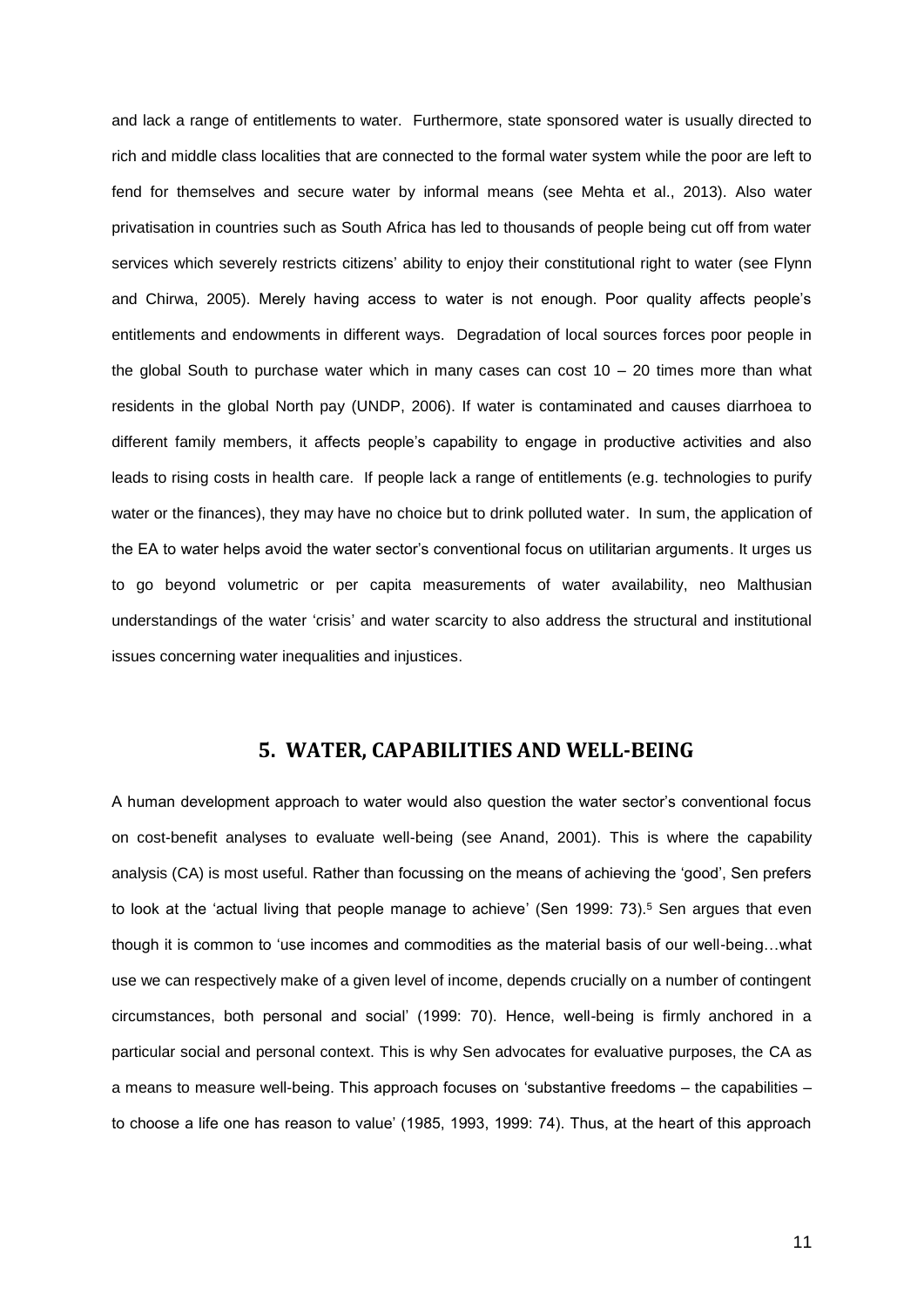one must look at the freedoms that an individual can enjoy. Thus, development, according to Sen, is a process of expanding the real freedoms that people enjoy (1999: 3).

In this broader sense, well-being should increasingly be understood as a multidimensional phenomenon ranging from income to the public provision of goods and services, access to common property resources and other intangible dimensions such self respect and autonomy (Razavi, 1999). Conventional ways of evaluating water and well-being focus on aspects such as regular provision, adequate quality and distance (for example, JMP, 2013). However, a more multidimensional approach would also focus on issues such as autonomy, links with identity and the freedom to choose. It is often assumed that once water supply is provided within a certain distance (usually about 1000 metres); access to water has been created. But officials are often surprised when local people have other preferences.

Take the case of Vasava and Tadvi so called 'tribal people' in Gujarat, India who were displaced from their ancestral homes from the banks of the River Narmada due to reservoir flooding in the early 1990s. They were resettled 200 kilometres away against their will in villages in the plains where they were considered 'primitive' and 'backward' by the dominant caste Hindu groups who inhabited the villages. The officials thought that the women were now 'developed' because taps were installed a few metres away from their home. But the women preferred water of the river to the tap provided close to the house by the government because the taste of the river water was better. They also wanted the freedom to collect water when it suited them, not when the officials turned on the tap (Mehta & Punja, 2006). Displacement had robbed them of their access to a river they considered 'Mother' and holy, reduced their sense of autonomy and independence and the interactions with friends that they enjoyed through daily water collection.

In the resettlement village, instead, social relations were fraught around water because the daily scramble for water from the tap often led to conflicts and fights. Additionally, the displaced communities also struggled to make a livelihood out of the poor farm land that was allocated to them and also missed access to forest and common property resources which were very crucial for their livelihood security (Mehta & Punja, 2006). As traditional riverbed communities moved from river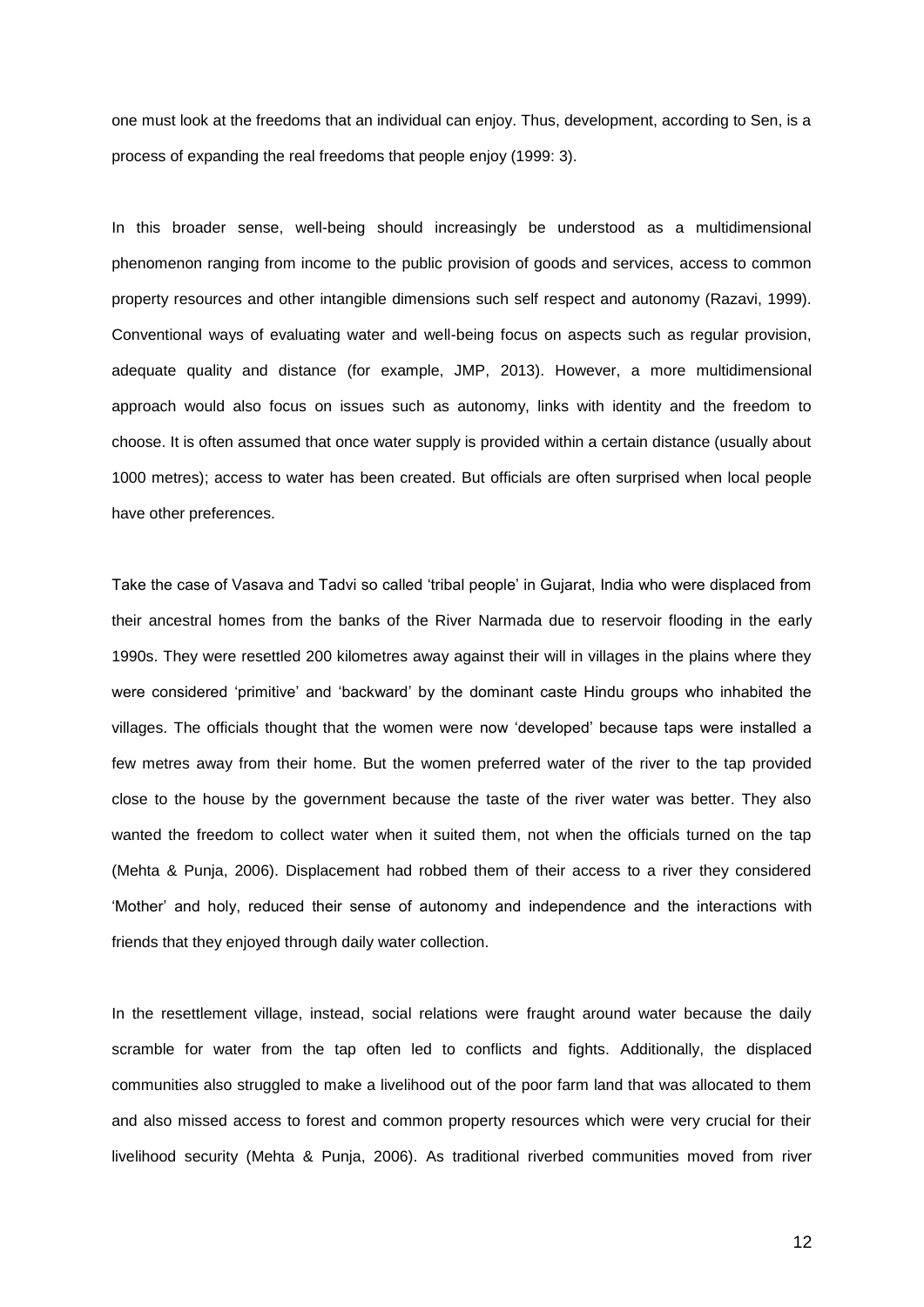basins to settlements in plains, they experienced dramatic changes in water quality and quantity. These had both tangible and intangible implications for their livelihood options, health, socio-cultural identity, daily routine and social relations as outlined above. But bureaucrats and policy makers focused on conventional understandings of water and well-being, thus neglecting or even wilfully ignoring displaced people's subjective sense of ill-being (Mehta & Punja, 2006).

How does the CA help us to understand displaced people's ill-being after displacement, something that is often overlooked by policy makers and resettlement officials? Before displacement, the tribal villagers were entitled to a near unlimited and constant supply of good water from the river. They were able to convert that river water to food by growing crops on the river bed and through fishing. All the villagers had the freedom to go to the river and fetch water whenever it suited them. The ability to extract the water will have varied across households, as may the freedoms and opportunities realised on the basis of the water, but few if any social limitations were placed on its use, and the endowment was unrestricted. After displacement by contrast the supply was intermittent, the water poor, and access limited by the pecking order at the spout. The entitlement was now restricted, the endowment severely cut back, and the poor water impossible to convert into the well-being and greater agency freedom of using good river water. Displacement also reduced their capability to convert resources such as the river, grazing lands and the forest to various freedoms and well-being that promoted their livelihood security, health and provided an additional source of income. (For example, the forest provided herbs, wood and grazing lands for their cattle). Yet by the metric of the engineers and donors, upon displacement, a spout if closer than the bank of the river will count as an improvement, though in this case it contributes to the immiseration of displacement. Thus the CA is able to account for the deprivation and marginalisation of the villagers in terms of water use, while conventional aggregate framings hide them.

It is important to note that even though displaced people may have better physical access to water, their ill-being has increased. Here the value of the CA is in demonstrating the importance of what is actually achieved in terms of beings, doings and freedom, over and above access and command over commodities (that is, entitlements). Furthermore, the CA focuses on both process and opportunity aspects of substantive freedoms. It allows us to argue that tribal communities suffered both to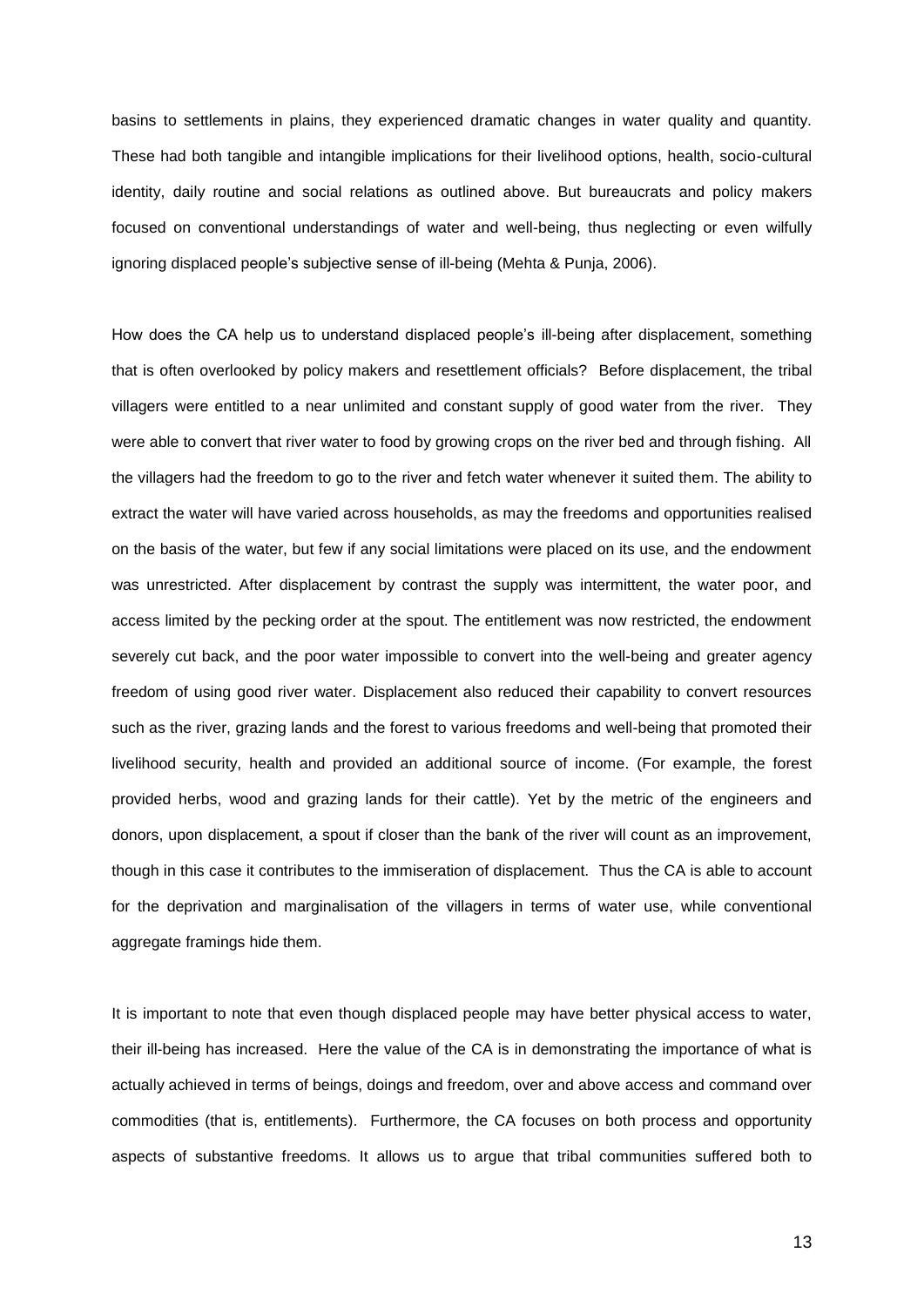problems in water quality and access and were also deprived of all the opportunities to convert river water into further capabilities. Finally, they also lacked the freedom to participate in decision making processes about their displacement and the social and economic aspects of life after relocation. Thus the issue not just about inequalities in access (EA) but also how much access a person needs in order to derive a certain capability and how this in turn depends on other factors and capabilities. Crucial to this article, personal capabilities may vary on the basis of the same entitlements and endowments to water. Linked to these issues are people's ability to participate in decision-making processes around water resources development or what Martha Nussbaum calls process freedom, (see Nussbaum, 2003).

# **6. TOWARDS EQUALITY IN THE WATER DOMAIN**

The article now focuses on different theoretical debates concerning equality and equity in the water context. Specifically, it examines the philosophical basis to set a principle for a basic amount or minimum standard of a basic necessity such as water. This is followed by discussions of water as a basic / human right and productive resource which are usually very connected in people's everyday lives. Rawls (1971) focuses on 'primary goods' which refers to the resources that people are entitled to. This refers to both income, but also 'general purpose means' that help anyone to promote his or her ends, and include 'rights, liberties and opportunities, income and wealth, and the social bases of self-respect' (Sen, 1999: 72). For Rawls, there are different individual 'conceptions of the good' and primary goods refer to the individual advantage in terms of opportunities to pursue their own objectives. Rawls focuses on the poorest groups, and how the poorest groups can be made better off. Rawls' heuristic device of the 'veil of ignorance' allows him to derive his 'difference' or 'maximin principle' which fits well with a principle of a basic entitlement to water, in that all persons irrespective of their standing, under a veil of ignorance, would likely agree to a minimum amount of this basic necessity. The difference principle, or the 'maximin principle' focuses on equality or distribute justice, stating that any gap between the poor and the non poor in terms of wealth and income can only be justified if and only if that gap serves the benefit of the least advantaged, and is associated with positions open to all, that is, conditions of fair equality of opportunity (Rawls, 1971; 1999). In terms of water, this could for example take the form that the greater consumption of water by some people –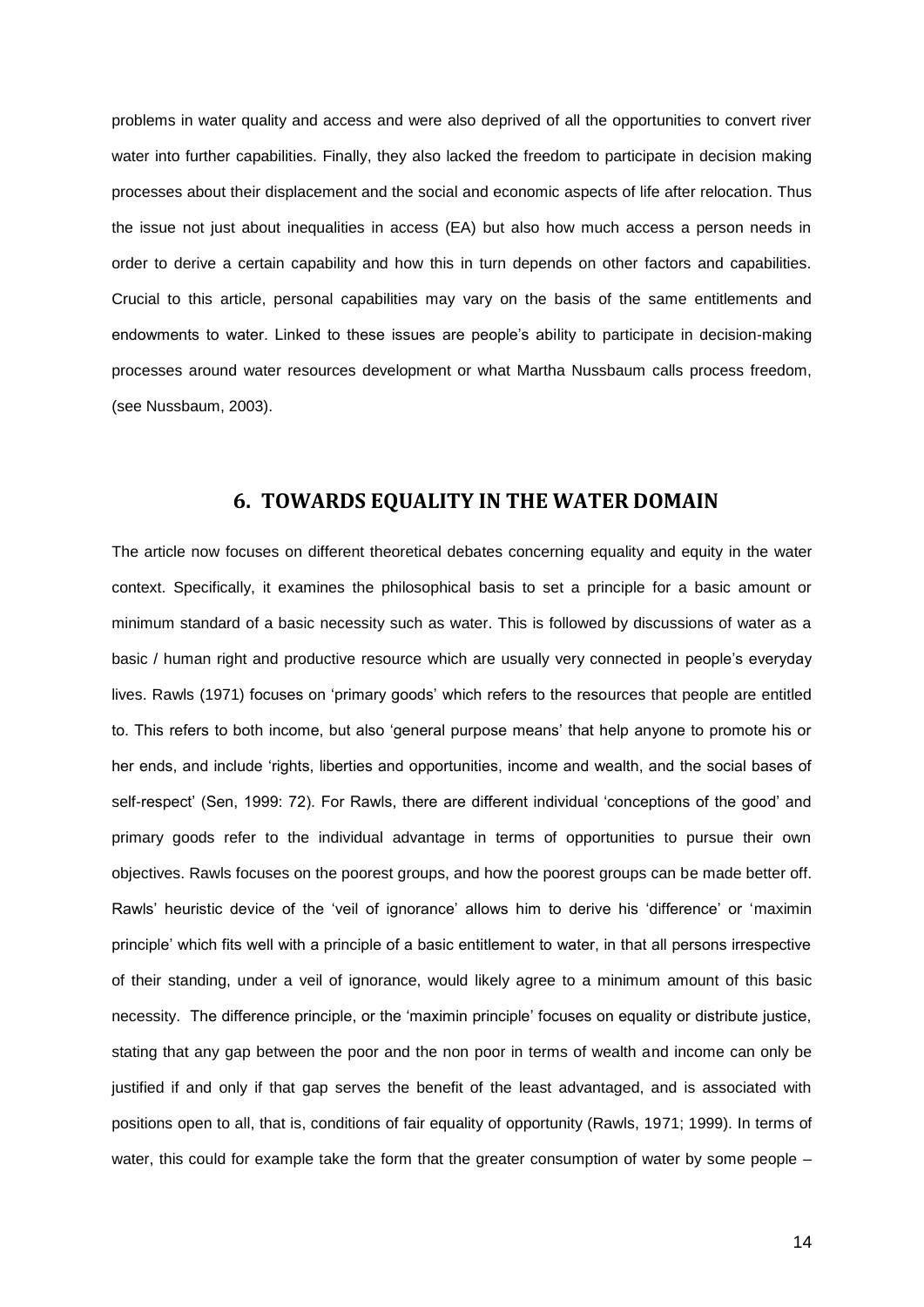for example, irrigation, is justified if that consumption generates proportionate employment and therefore income for the least advantaged, but under the condition that the least advantaged would have had the same opportunity of accessing that water. The principle would only hold, therefore, if given the choice between water generated employment and taking up water use for own productive means, the least advantaged people would prefer the former.

CA goes beyond Rawl's primary goods to focus on the characteristics that govern the conversion of commodities 'into the person's ability to promote her ends' (Sen, 1999: 75). In other words, it is not just interested in the means but also in the ends. Central to Sen's approach are the conversion factors (personal, social and environmental) because these will influence the relation between a good and the level of functioning. People in different places will need varying amounts for the same capability. Also the same good will translate to different freedoms for different people, depending on how it can be converted. Entitlements to safe water could for one person mean freedom from thirst but another person may also go beyond the domestic realm to make bricks and sell them and thus, enhance her livelihood options. In the Gujarat example provided above, before displacement tribal groups used the river not just for domestic purposes but also for productive activities (lift irrigation, fishing, transport and riverbed cultivation) leading to better and more varied diets and livelihood diversification. But a person's ability to achieve these conversions depended of course on a range of issues such as physical condition, knowledge and skills, gender, age and geographical location.

Sen has not provided any specification regarding priority, quantity or implementation regarding capabilities which is interpreted by Martha Nussbaum and others as an unwillingness to put forward a substantive theory of justice in CA (see Srinivasan, 2007). In his capabilities approach the focus is not on the quantity of the bundles of entitlements but instead on the principle of equality and finding a framework for egalitarian concerns. In fact, it could even be argued that women and men differ within and between societies and the ability to function on the basis of the same allocation of any one resource varies, and may vary dramatically so it may not make sense to give everyone equal amounts of something (in our case water). Still Sen has suggested the notion of basic capabilities which are a subset of all capabilities and encompass the freedom to do 'basic' things. As Sen says, basic capabilities help in 'deciding on a cut-off point for the purpose of assessing poverty and deprivation'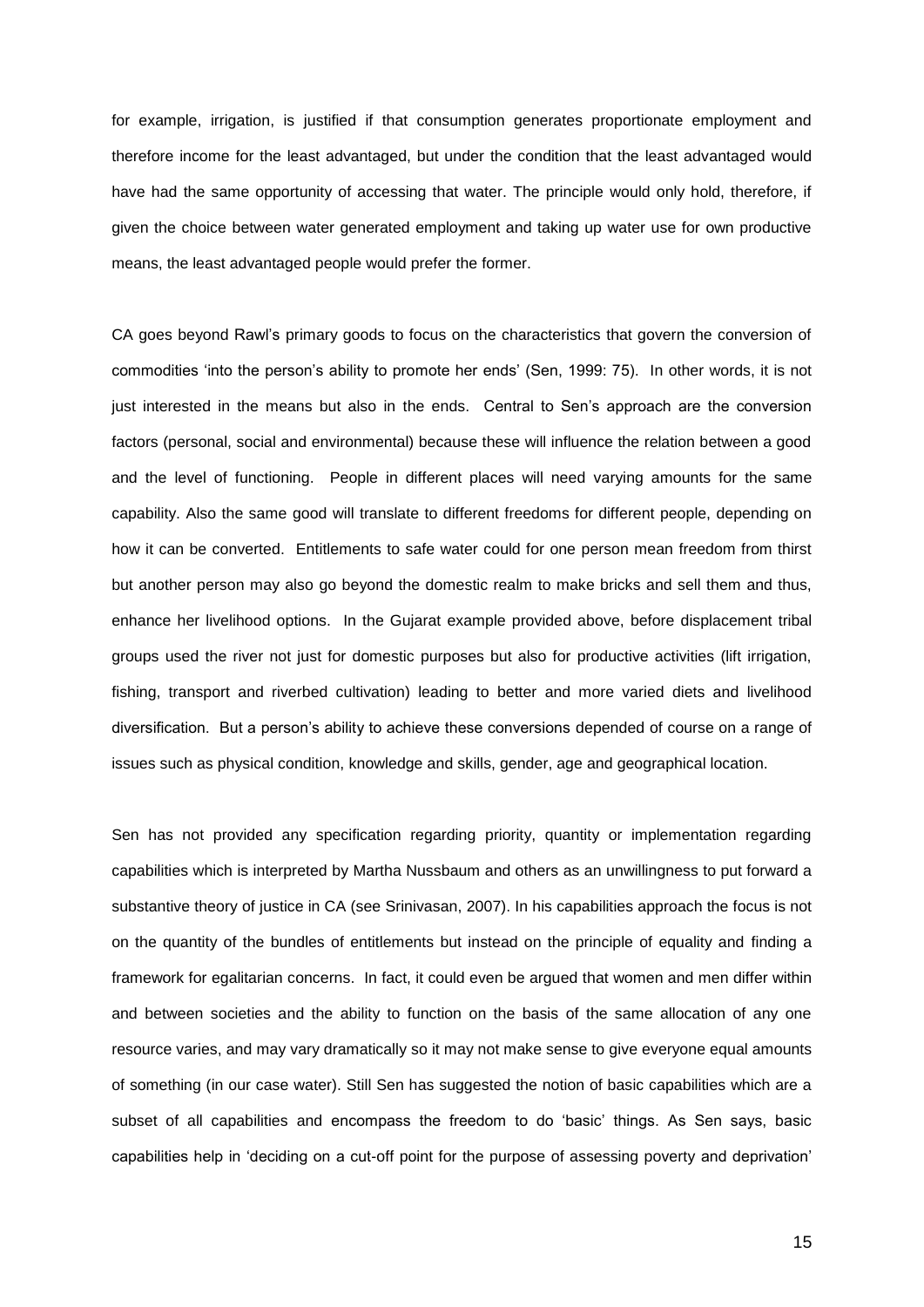(Sen, 1987: 109). They provide a kind of threshold or the minimum standard required for basic functioning. When translated to water, this would mean that a basic amount of water is required for basic human functioning (drinking, washing and to be free of disease). One could also argue that this minimum requirement for human functioning should also capture livelihood and subsistence purpose. The absolute quantity involved would differ according to age, gender, religion, occupation, geography and so on. Of course, as I explain later, even what constitutes a 'basic water requirement' is by no means resolved or uncontroversial in the water sector.

Robeyns (2000; 2003) builds on the idea of basic capabilities which she subsequently called general capabilities to present the idea of fundamental capabilities which refer to the deeper, foundational, more abstract, aggregated (not over persons but over different capabilities in one person). Thus, the fundamental capability of health is made up by both basic health capabilities (having access to food and water) and non general capabilities (for example having access to a gym and being able to have a massage). In the water realm, basic or general capabilities would include having the right to access a minimum amount of water required to survive. By contrast, non basic capabilities would mean having enough to water one's lawn or to grow commercial crops (see Robeyns, 2005).

The philosopher Martha Nussbaum has developed Sen's work to advance the Central Human Capabilities List which is to be considered a cross-cultural evaluation tool free from any cultural biases (Nussbaum, 2003). She tries to address upfront Sen's reluctance to make commitments about a substantive theory of justice and the level of fundamental entitlements a 'just' society should deliver to all its citizens. She has thus proposed a concrete list of capabilities which comprises 10 categories. These include: life; bodily health; bodily integrity; senses, imagination and thought; emotions; practical reason; affiliation; other species; play and control over one's environment. Water is not explicitly mentioned by her but would probably feature at the top end of the list, namely under (1) Life or (2) Bodily Health (Nussbaum, 2003: 12). For Nussbaum, even though the body may be culturally influenced, some human physiological attributes are completely universal. These include hunger, thirst and so forth. For Nussbaum, the basic bodily requirements cannot vary between different races and cultures (1987: 27). Nussbaum's list however has been critiqued for making contested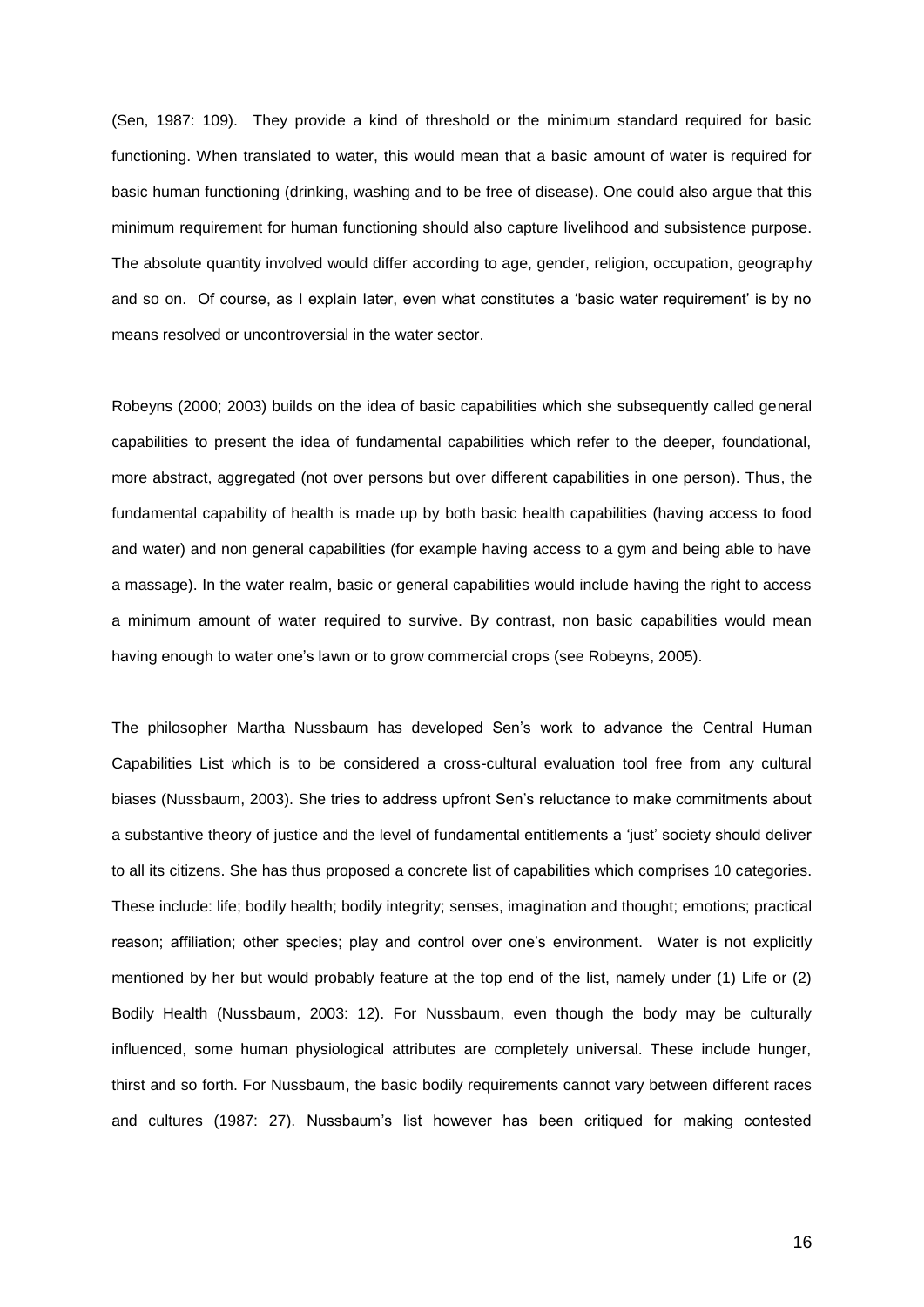metaphysical assumptions and priorities and for being too western liberal and paternalistic and lacking in legitimacy (see Srinivasan, 2007; Robeyns, 2003; Stewart, 2001).

What are the implications of translating such a list to water? It would be valuable for all governments to prioritise safe and secure water access for their citizens, especially the poorest and the article goes on to review the South African experience in this regard. However, it is not easy to have a universal cross cultural evaluation tool around water requirements. Evidence from the water sector in setting up standards around what constitutes a 'basic water requirement' varies greatly by country and by institution. Basic water requirements have been suggested by various donor agencies and they range from 20 to 50 litres a day, regardless of culture, climate or technology. Usually, though culture, climate, livelihoods, whether urban or rural do matter (as the South African example to follow demonstrates). The WHO prescribes between 20 – 100 litres a day (WHO, 2003) but recognises that below 50 litres can only reach a 'low' level of impact and that 100 is the minimum required for basic food and personal hygiene. (This amount completely excludes water for productive or survival activities such as growing food.) The threshold level of what counts as 'hygienic' or 'safe' is also highly culturally determined. The UNICEF/ WHO Joint Monitoring Programme's definitions of what constitutes 'improved' water supply and sanitation are highly contested, not least because their definitions may not be in tune with local preferences and realities. Nussbaum's moral-legal and philosophical perspective on capabilities argues for governments to incorporate her principles into their constitutions and her list is supposed to provide citizens with a justification to have a right to make demands from their governments. However, as the case of South Africa outlined below shows, despite constitutional provisions, several on-the-ground contradictions emerge around enhancing entitlements and capabilities to water. The article now turns to these in concrete by examining the case of the human right to water and water for productive purposes. While I recognise that they are not separated out by local people in their daily lives, it makes sense to analyse them separately given their distinct institutional and policy contexts.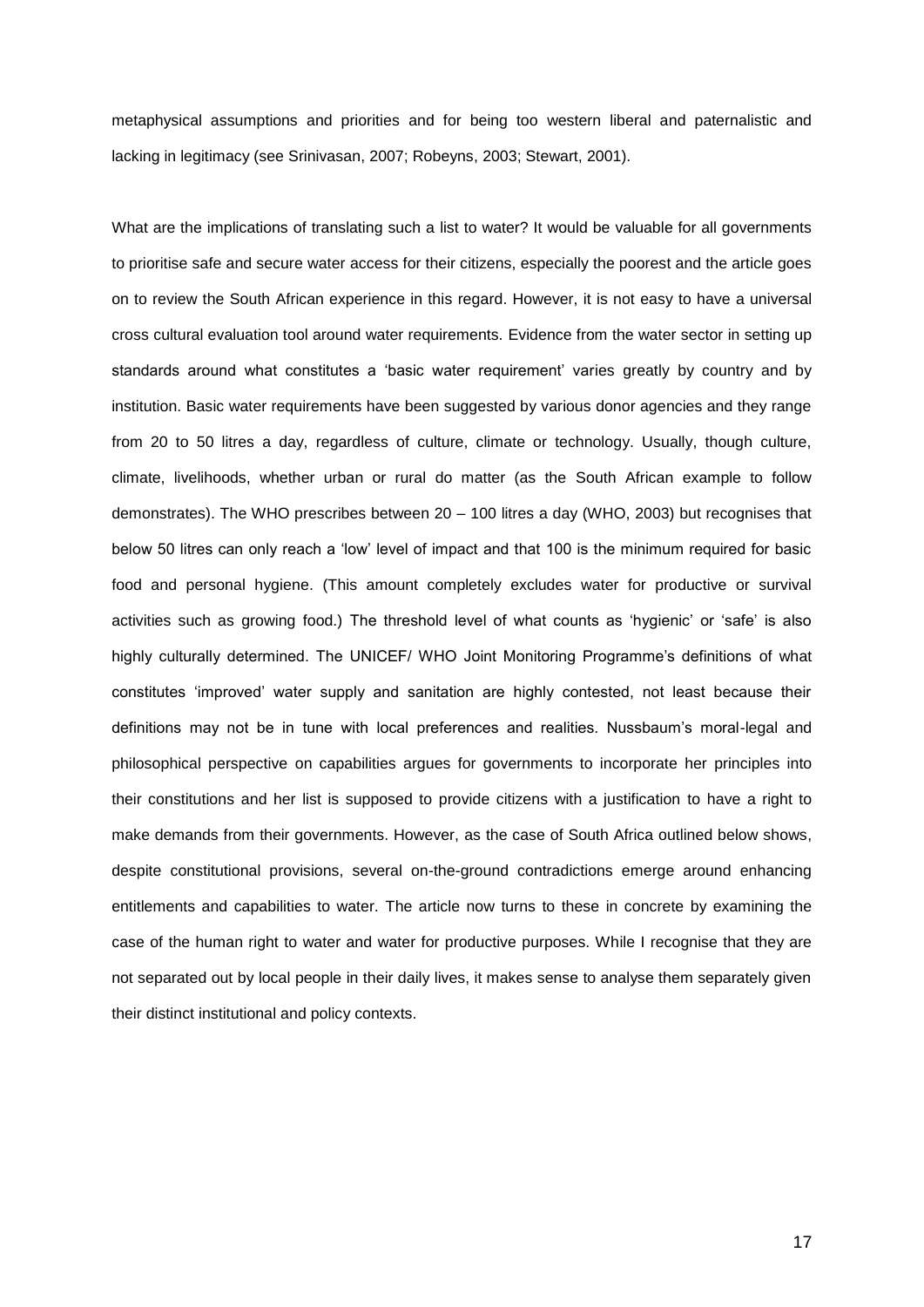### **7. THE CASE OF THE HUMAN RIGHT TO WATER**

As Goldewijk and de Gaay Fortman put it, 'a rights-based approach to social and economic security implies that people's access to basic needs is protected by law and legal mechanisms' (1999). The discourse of rights is based on the notions of rights holders and duty bearers (UNDP, 2006). The now globally endorsed human right to water was only implicitly mentioned in the 1948 Universal Declaration of Human Rights (Mehta, 2005). In November 2002, the United Nations Committee on Economic, Social and Cultural Rights adopted the General Comment on the right to water. The Committee stressed the State's legal responsibility in fulfilling the right and defined water as a social and cultural good and not solely an economic commodity. But there still remained a lot of resistance to this notion amongst powerful nations such as the USA and Canada and key water players who preferred to see water as an economic good or commodity and not as a human right. Through effective lobbying in July 2010 access to clean water and sanitation was finally recognised by the General Assembly of the United Nations as a human right. In September the UN Human Rights Council affirmed by consensus that the right to water and sanitation is derived from the right to an adequate standard of living, which is contained in several international human rights treaties and that is both justiciable and enforceable.<sup>6</sup> In reality, implementing water as a basic right has been fraught with difficulty. Despite its global recognition, it remains conceptually ambiguous (see Sultana and Loftus, 2011) and it is still unclear what constitutes the right to water (i.e. in terms of the actual amount but also whether its scope should be expanded to also look at survival needs beyond domestic issues. There are also heated debates about whether the right to water is compatible or not with parallel global trends of water commodification and privatisation).

There is also a flawed understanding that water and sanitation are so called positive or second generation rights which can only be realised after civil and political or so called first generation rights are realised. Plant (1998) however, has shown how both are indivisible and it is flawed to assume that only positive rights entail resource implications. Amartya Sen has rejected the dominant focus on negative freedoms and rights and argued against the notion that economic and social rights are difficult to see as 'rights' because they are often unfeasible and difficult to institutionalise (Sen, 2004). Instead, he argues that they need to be realised through a multiple of means which include,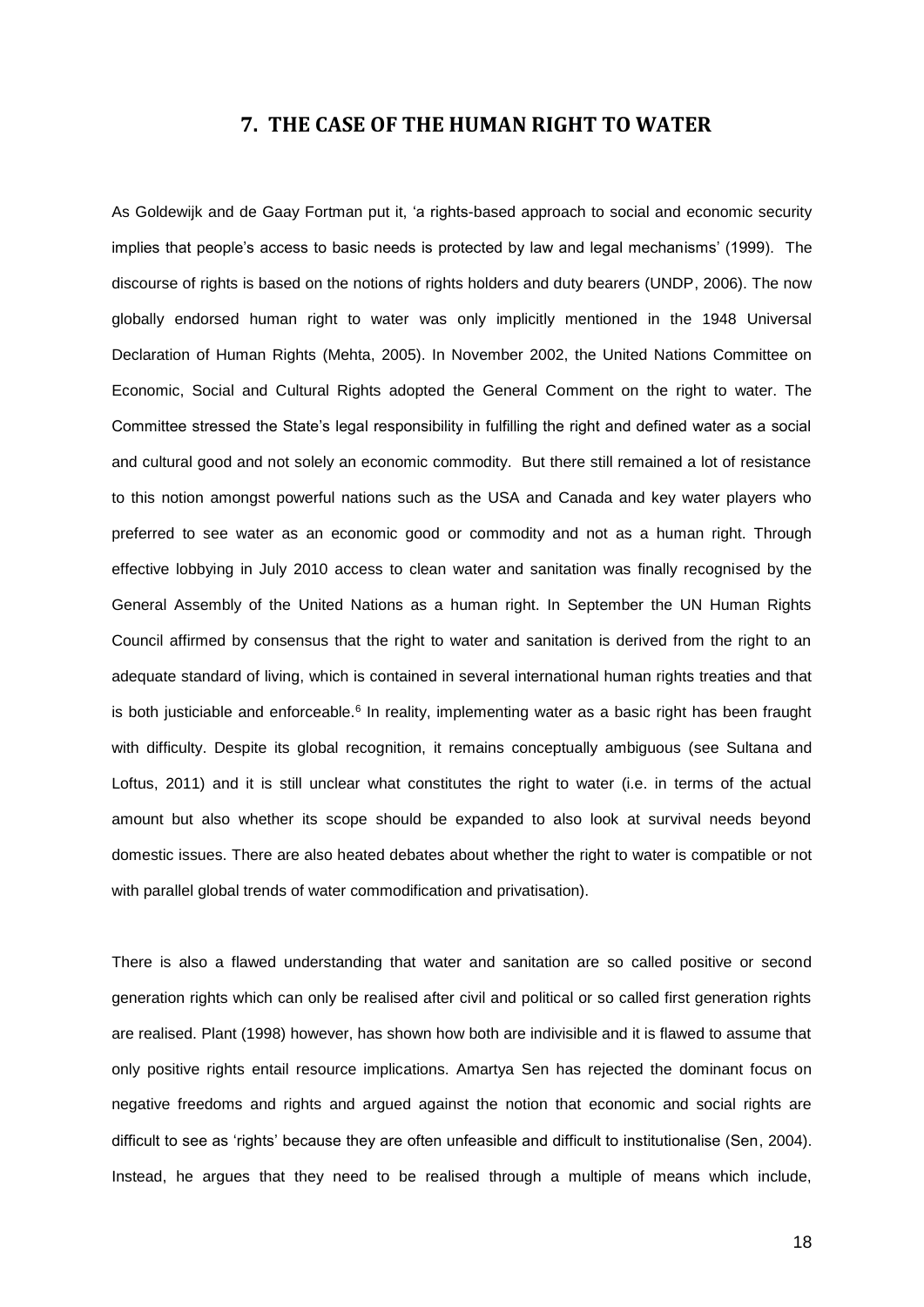institutional expansion and reform, public demand and agitation as well as political recognition and social monitoring. Vizard (2005) who has reviewed Sen's contribution to the field of human rights argues that he has significantly broadened the principle of justice to include social and economic rights that allows for universalism, as opposed to cultural relativism. Sen sees human rights as entitlements to rights to certain specific freedoms, i.e. capabilities (2004). In this case, capabilities include both functioning (i.e. having access to safe water) as well as having the *opportunity* to have a good and safe supply of water and the ability to choose different combinations of functionings. Thus, genuinely protecting people from water-related injustices has a lot to do with human rights, local agency and the right to determine and set one's own priorities and strategies regarding water.

I now draw on the case of South Africa to discuss issues concerning equity, basic entitlements to water and the human right to water. Equity issues are upfront in South African water debates, in terms of access to water and sanitation as part of basic human rights; equity in, access to and benefits from water resources (regarding the productive uses of water). These are reflected in the National Water Act of 1998 which is a powerful piece of legislation that seeks to redress past inequities around water use (in 1994, 12 million out of 36 million lacked access to water, see Movik, 2012). South Africa initially also stood out as one of the few countries that explicitly recognised the right to water, and its Free Basic Water policy provides 25 litres per capita per day based on a household size of eight people free to all citizens (see McDonald & Ruiters, 2005 and Mehta, 2006).

Despite these promising policies on paper, implementing the right to water in South Africa has been fraught with difficulties and there are huge debates regarding whether they have had a significant impact on improving the well-being of poor South African citizens and how equitable they are (ibid, see also Flynn & Chirwa, 2005). One, there are many debates concerning the sufficiency of 25 litres per day per person, especially if the household number is large. In rural areas, this has not been deemed to be sufficient for poor people to successfully maintain their livelihoods, escape the trap of poverty and HIV/AIDS and dependence on pension grants (Mehta, 2006). The 25 litre provision takes a very narrow view of the water needs of the poor, inimical to the CA's focus on human flourishing and freedoms which should also take into account livelihood needs. There is now significant evidence to suggest that most poor households in South Africa do not enjoy a 'healthy environment'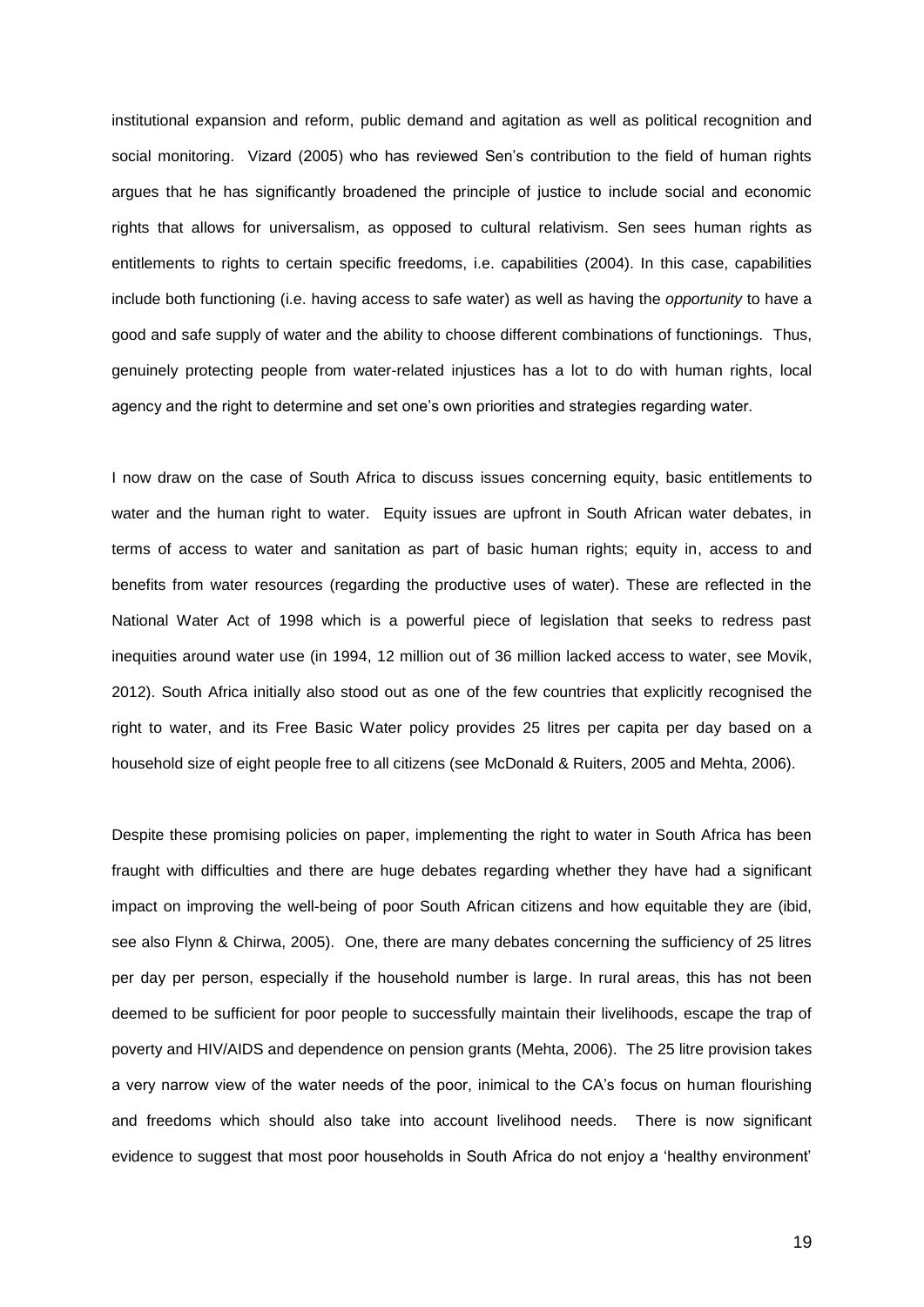on the basis of the 25 litres provided. Instead, more like 80 – 100 litres are required per person for basic personal and food hygiene and this does not even take into account water for subsistence, so crucial for poverty reduction and survival (see Flynn & Chirwa, 2005). Two, South Africa has increased adopted market-friendly positions in its water sector with increasing commercialisation and privatisation of water services. This was reflected in the Water Services Act of 1997 and the White Paper on Water Policy where cost recovery and efficient use of water are emphasised. These marketfriendly positions have undermined the country's commitments to rights and free basic water (see McDonald & Ruiters, 2005; Flynn & Chirwa, 2005; Loftus, 2005).

Three, there are huge backlogs in the former homeland and black/ majority areas of the country that did not benefit at all from apartheid-era heavily subsidised water infrastructure. Here, municipalities struggle to provide people with 'basic' water, let alone free water (Mehta, 2006). Implementing cost recovery schemes in areas disadvantaged by apartheid further perpetuates inequalities of race and class (Flynn & Chirwa, 2005; Loftus, 2005). Four, cash-strapped municipalities who are responsible for implementing Free Basic Water have resorted to full cost-recovery policies and controversial schemes such as prepaid meters, limitation of water supply through a trickle value and controversial cut-offs, all of which can be interpreted as placing constraints on the constitutional right to water under section 36 of the Constitution (see Flynn & Chirwa, 2005).

In the Mazibuko case, Mrs Mazibuko and other residents of Phiri in Johannesburg challenged the installation of pre-paid metres in their homes which they considered unlawful and unconstitutional and asked instead for 50 litres per person per day. The case was tried at several courts. The South Gauteng High Court stated in 2008 that often households constitute about 16 members, ordered the removal of the pre-paid metres and confirmed the provision of 50 litres per person per day. On appeal, the Supreme Court of Appeal Judgement was more cautious and stated that 42 litres per capita per day would be sufficient and granted the municipality extra time to legalise installation of pre-paid metres. In 2009, the Constitutional Court reversed previous decisions, rejected the claims of the applicants and stated that the City of Johannesburg was not acting against the constitutional human right to water and that the installation of pre-paid metres was lawful. These three judgements highlight the difficulties in both interpreting the nature of the right to water, the arbitrary nature of the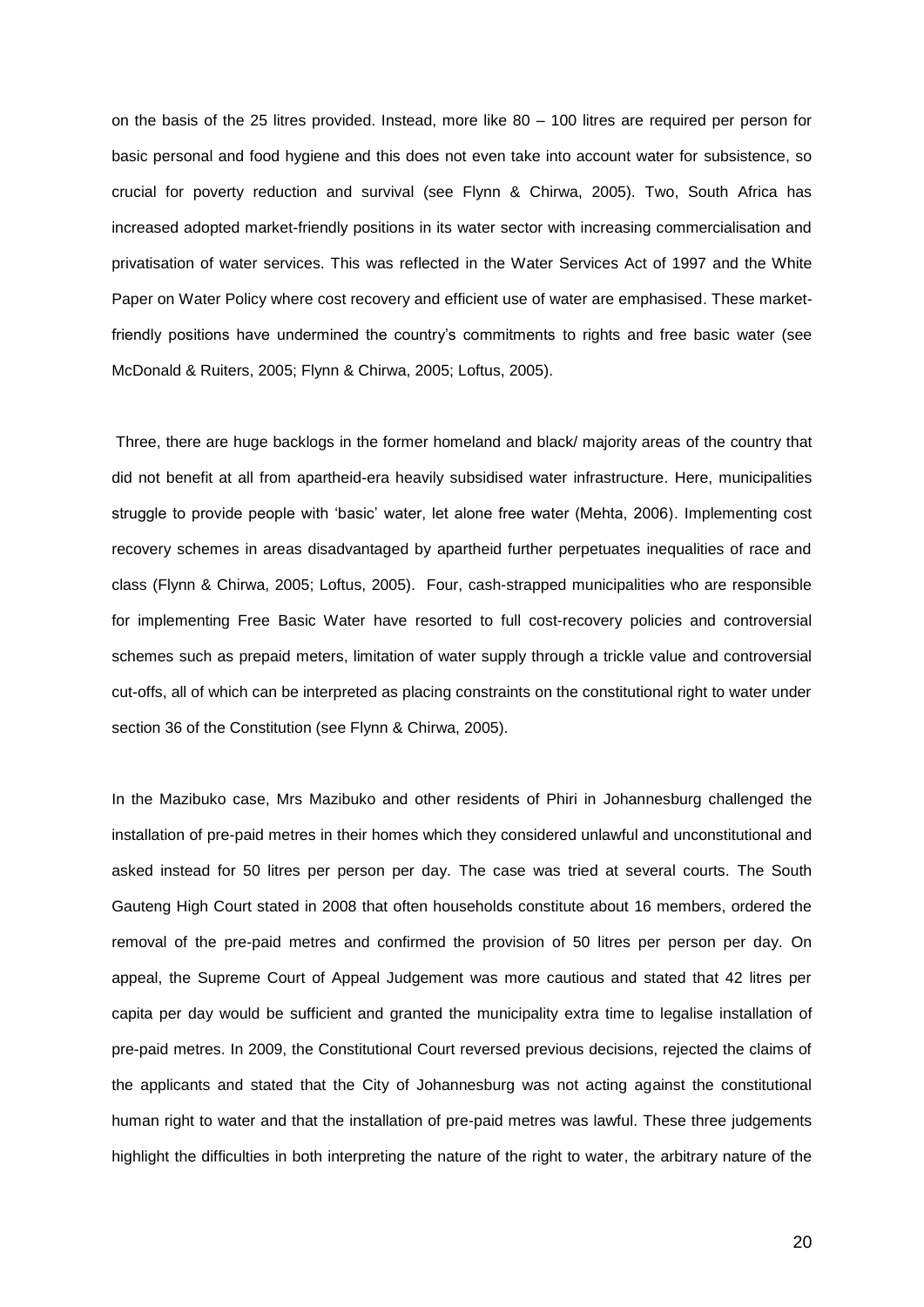judiciary and its role in subduing the claims of poor residents (www.polity.org.za, accessed October 2010). They also highlight that several of the cost recovery measures used in South Africa are placing a disproportionate burden on the poorest consumers in the country who are already disadvantaged due to apartheid legacies and policies.

This is why the UNDP (2006: 8) observed: 'The entitlements approach offers useful insights on water insecurity because it draws attention to the market structures, institutional rules and patterns of service provision that exclude the poor. It also highlights the market structures that result in poor people paying far more for their water than the wealthy.' Of course, human rights law doesn't mandate that the state has to be solely responsible for the provision of basic services. But it is the state's role to ensure affordability and equity, something that often gets compromised when water privatisation takes place. The CA lens points to the lack of freedoms of poor and marginalised South African citizens to escape from the water injustices confronting their daily lives. The devices deployed by the state such as pre-paid meters, cut offs and disconnections etc. not only run contradictory to the constitutional right to water but also create new forms of unfreedoms, poverty and ill-being.

Both CA and EA would contend that states must provide a basic entitlement of water which is a prerequisite for people to achieve different functionings and capabilities. Thus, the right to water would allow people to enjoy a host of capabilities. Livelihood concerns would probably not be separated out from domestic needs, but the actual amount of water would be negotiable. The entitlements lens would also contend that cost recovery measures that compromise on basic human freedoms are not tenable. It is important to note that granting all people the basic necessities for survival does not mean that inequality will be reduced. If a farmer is guaranteed access to say, 70 litres of water per day, but does not have any means with which to access water for productive uses, her lot will not be improved by much. Her capabilities will be increased in terms of having better health, but that would not address the other dimensions of income generation, livelihood security and the reduction of unequal distribution and access to water resources.

As this example highlights there are significant difficulties in operationalising the capability approach as has been pointed out by Anand (2007), Robeyns (various) and Gasper (2006). As Gasper argues,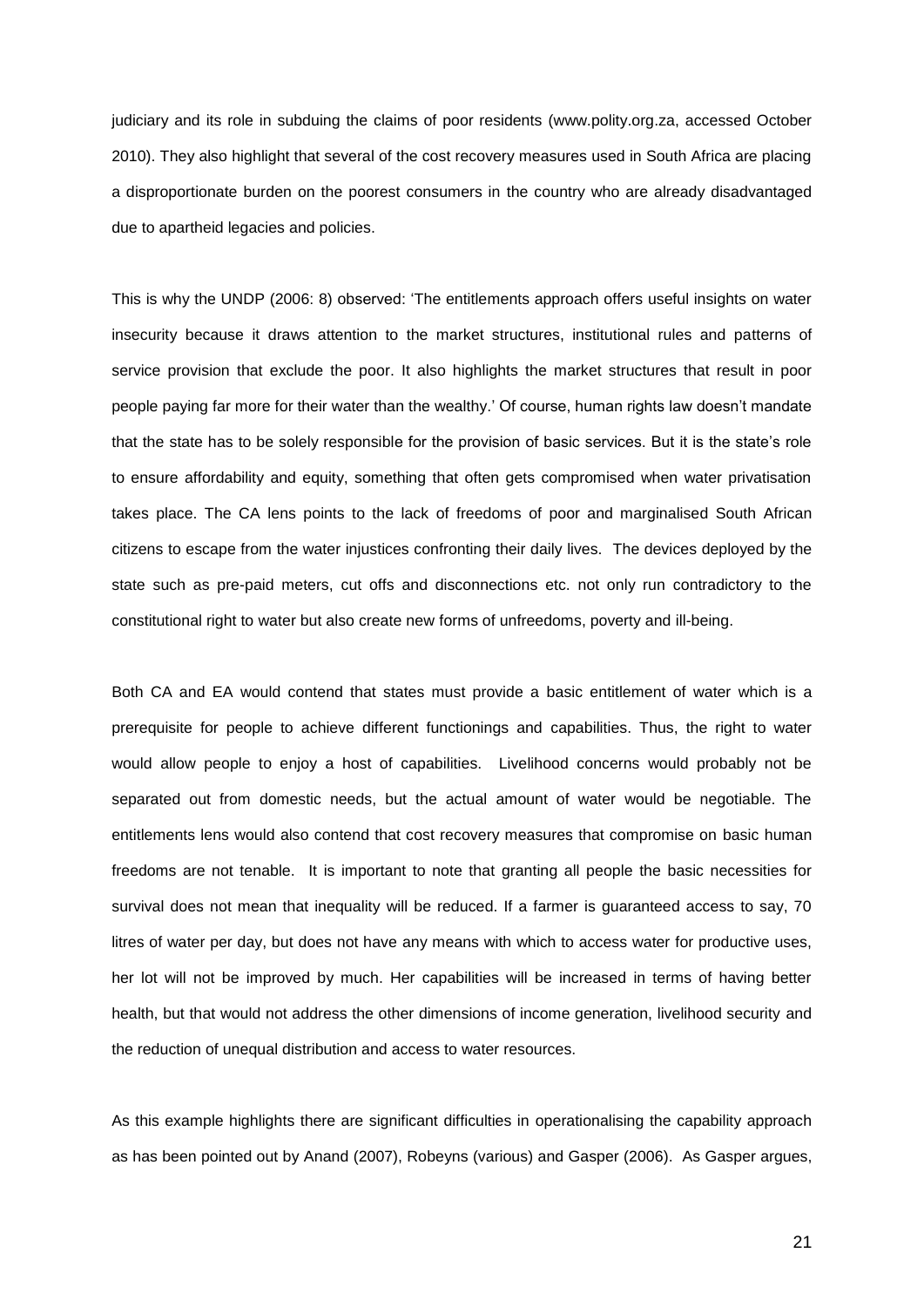institutionalising the CA is difficult as inherent fuzziness in the CA could lead to the emergence of 'economic welfare' and the emergence of a preoccupation with quantification above institutionalisation. He also argues that there is no guarantee that governments will be benign and give into people's demands, even if they institutionalise capabilities, rights and so on as the South Africa example highlights. Both he and Robeyns (2005) criticise Nussbaum for her belief in benevolent governments. As the Mazibuko case highlights, legal and state systems can be highly contradictory and Nussbaum's focus on public discourse and rational scrutiny needs to be complemented by an understanding of how political power operates and shapes organisational processes (Gasper, 2006). Sen (2004) looks to public reasoning, choice and participatory decisionmaking for defining and prioritising capabilities and also in the formulation and vindication of human rights. But even so called mature democracies are characterised by political struggles and decisions are determined by wider issues concerning political economy, leaving much to be desired in terms of participatory decision-making processes. Thus, even providing something as simple as water is going to be highly contested and skewed in interests of the powerful. Mostly, poor citizens are rarely consulted about their water-related priorities and needs. The focus on 'public reasoning' in the formulation and vindication of human rights perhaps ignores the role of powerful market interests and ideologies whose interests ultimately prevail in public policy. We now turn to water as a productive resource where some further challenges emerge, largely due to the fluid nature of water as a resource and the competing nature of water rights.

### **8. WATER FOR PRODUCTIVE USES**

The preceding sections have demonstrated how policy makers tend to separate water for domestic and productive purposes. The CA can be used to highlight that this thinking is flawed. It teaches us that the right to life includes the right to livelihood (that is, water for production). Moreover, water policy should not dictate to people what they can do or not with the water (Anand, 2007). Moreover, rights cannot just focus on equally distributing resources (Sen, 1984) but instead different people use resources for different things and convert resources into different freedoms according to capabilities and values.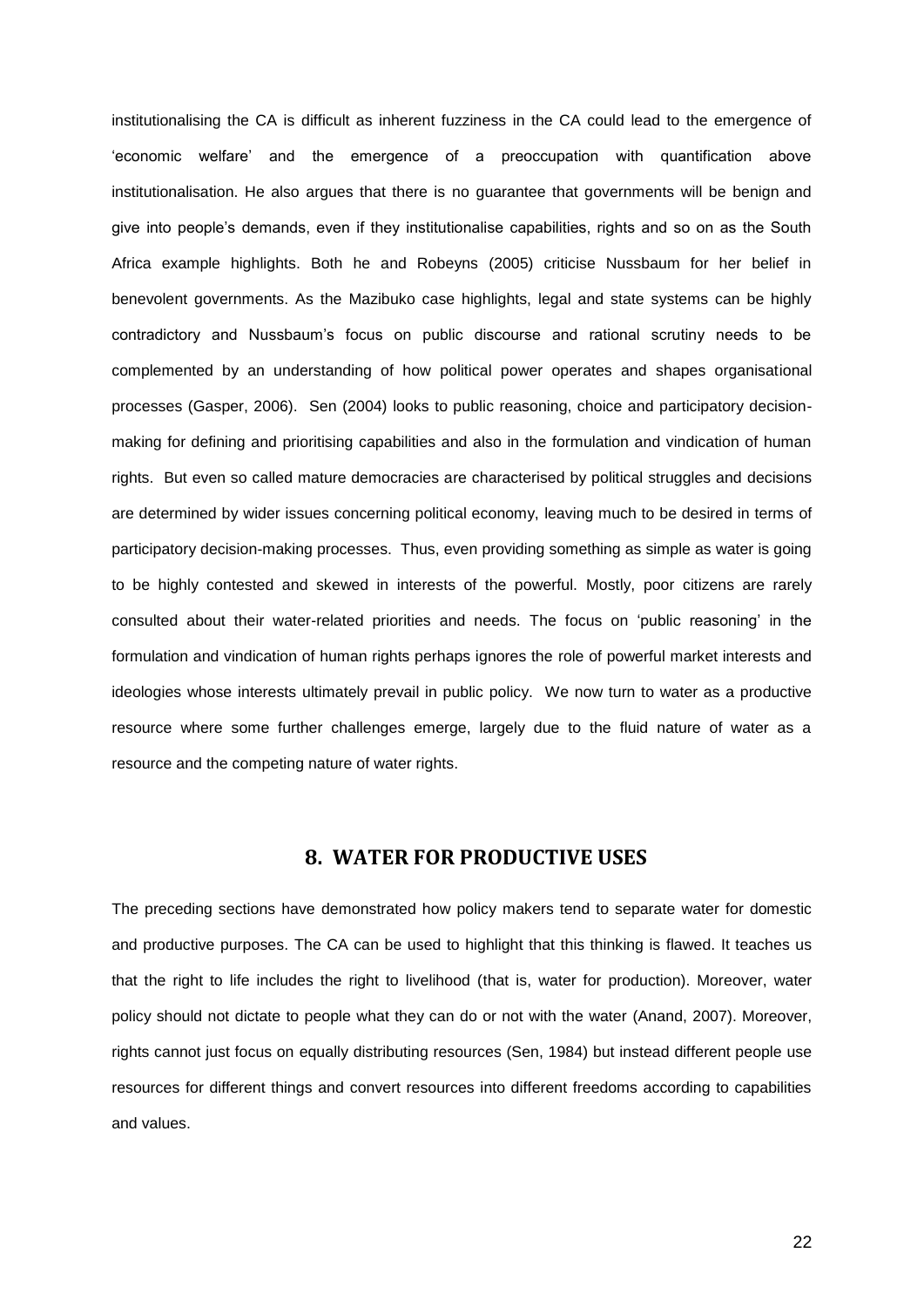Water for productive uses is often required for both subsistence and maintaining a secure livelihood. For example, the Water for Food movement, an NGO working in the Limpopo Province in South Africa, used to help villagers change their mindset with regard to water. From relying on handouts from the government to mitigate their deprivation, they were encouraged to build small water tanks for rainwater harvesting in order to use water for their home gardens. From not having enough food to feed their children every day, through the tanks many women became self sufficient in food and were able to make a small income by selling their produce to the local market (van Koppen et al., 2006). Thus, water for productive uses goes beyond the mere focus on a basic threshold of survival that basic right to water would encompass. Water for productive uses also has the potential to address questions of inequality. In Zimbabwe, empirical studies reveal that the right to water also extended beyond the right to safe, affordable and adequate water to encompass livelihood security (Derman & Hellum, 2005). This included water provision for gardens which are key for health and livelihood security. In rural contexts, thus, access to water for productive uses, in conjunction with land is a very important element of people's livelihoods and generates welfare. From this perspective, it may be argued that an entitlement to water for productive uses can be justified in terms of the human right to livelihood and welfare. Having entitlements to water as productive inputs, as part of a person's entitlements, would in turn influence her capabilities.

However, both EA and CA are more tricky when it comes to water for productive purposes, largely because of the fluid nature of water. As highlighted earlier, water rights are overlapping and contested and subjected to competing claims and interests since access is mediated due to kinship and family networks, social, power and gender relations and the different ways to negotiate around them (see Bruns & Meinzen-Dick, 2000; Cleaver, 2000; Mehta, 2005; Roth et al., 2005; Boelens et al., 2010). Access to water for productive purposes is intimately linked up to land access and entitlements to irrigation can mean nothing if land ownership is absent or insecure. In South Africa for example, water access is regulated by statutory law and a system of licensing, land access in some areas is still governed by traditional practices, where local chiefs allocate Permissions to Occupy (PTOs), often favouring close kin and allies. This is a system in which women's access to land is conditioned by their relations with male relatives (see Movik, 2012). Because access to water is often dependent on wider social networks and kinship ties it is a part of people's everyday doings and practices, which in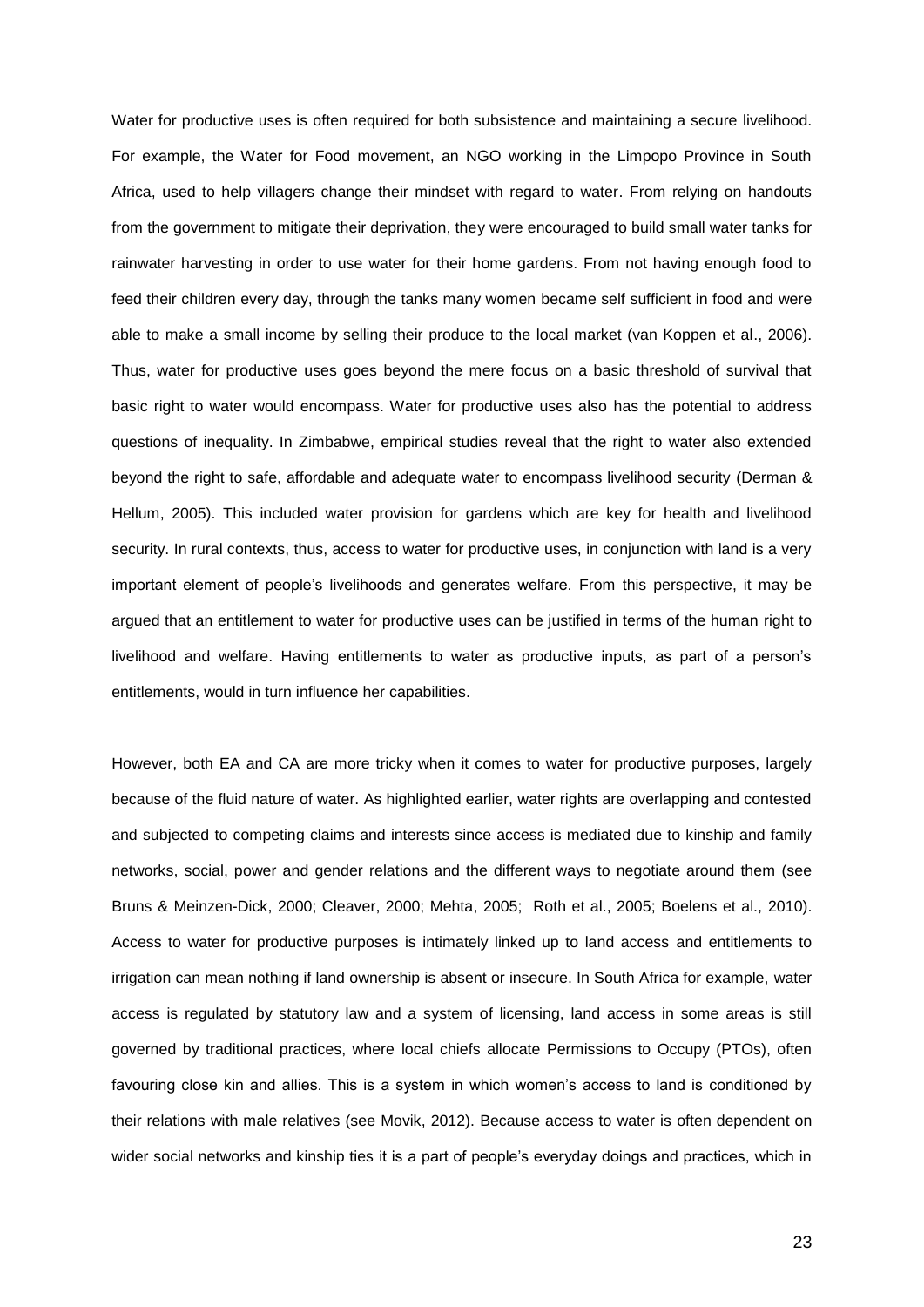turn are shaped by their roles and functioning within their community. Hence, targeting individuals' capabilities could miss the larger picture of a community's capability which is more than the sum of its parts.

EA has been criticised for being neutral with respect to underlying social relations, historical specificity (except in understanding endowments and how they are translated into outcomes) and not being explicit enough about the specificity of resources (be they water, food and so forth) in cultural and material terms (Fine, 2010). As the water literature outlined above highlights, entitlements to water are imbued in meaning, fuzzy property rights, social and power relations and are highly messy. What happens when such messy water rights are 're-ordered'? One, it presupposes an active and benevolent state which is often ignorant of the local and community dynamics outlined above and also influenced by powerful political interests. Two, negotiations around the re-ordering of water rights can produce entitlements failures for some. For example, groundwater reform can create entitlements failures for those who lack access to irrigation facilities. Legislation around water allocation reform can create entitlement failures for those who lack formal licences to water or for those who end up with disbenefits from new water rights that are often tradable (see Movik, 2012). Women's informal rights are often overridden in state sponsored irrigation schemes (van Koppen, 2006). Officials and states may uphold powerful groups' interests, rather than those of the weak and marginalised.

Some of these limitations of the EA in the environmental context have already been highlighted by Leach et al. (1999), Gore (1993) and Devereux (2001). They thus flag the need to focus on the range of relationships amongst various institutions operating at a range of scales where a focus is maintained on relations of power and debates over meanings. Devereux (2001) also argues that the focus the individual as a unit of analysis can be problematic where natural resource management is linked to units beyond the individual (such as the household, extended family and lineage groups). Furthermore, it has been argued that Sen does not engage adequately with questions of opulence or over consumption and ignores how resources for capability development can be built on a global scale (Cameron & Gasper, 2000). In terms of entitlements to water, this latter criticism implies that attention should not merely be on people's minimum or basic requirements, but also focus on the over consumption and wastage of large scale users or on how some consumers are 'over-entitled'. This is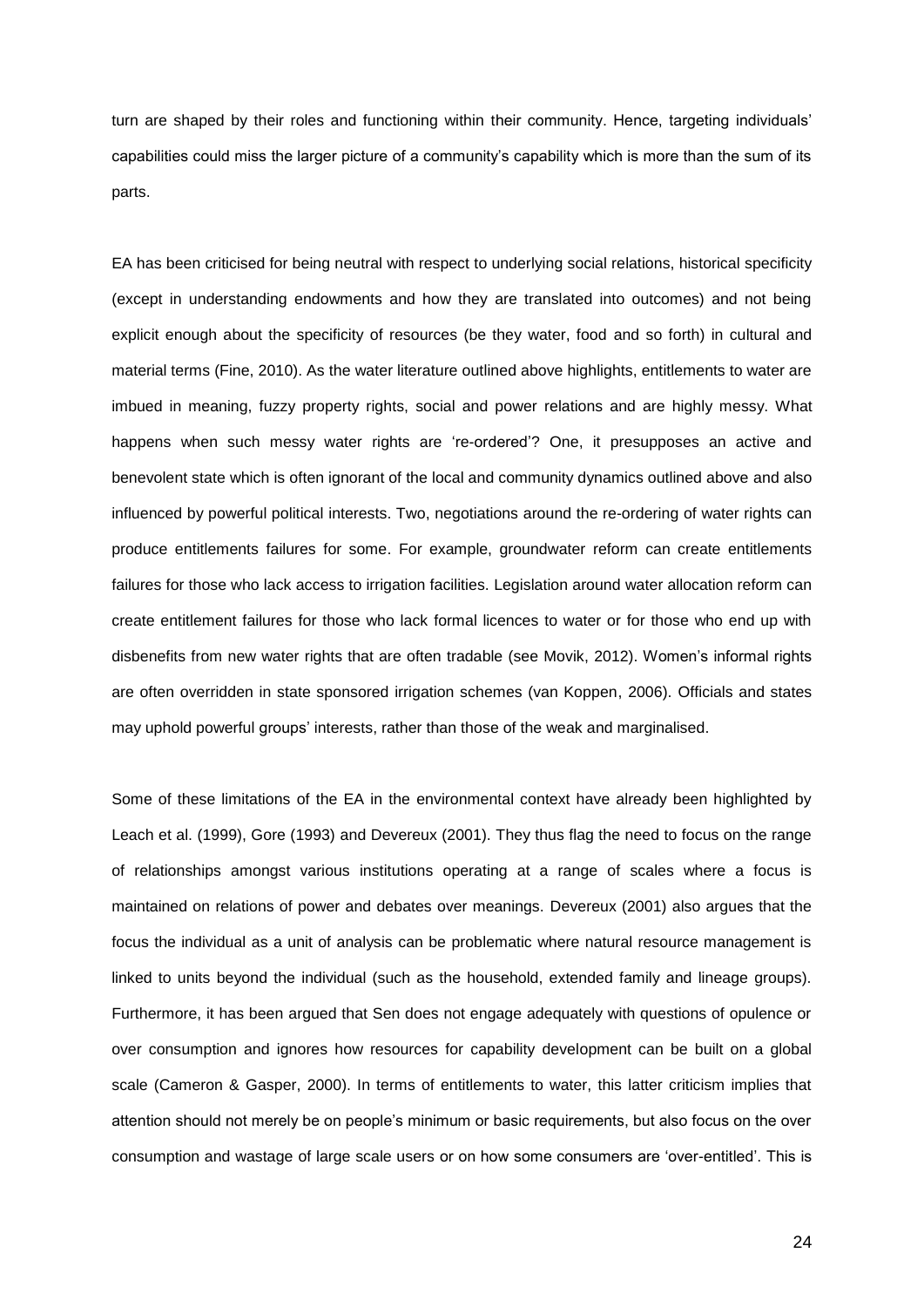also addressed through Rawl's difference principle. As argued earlier, some liberties may translate into constraints on other people's liberties; in the sense that one person's liberty to consume water can have impacts on another person's liberty to do the same, as water is rivalrous in consumption. Nussbaum critiques Sen for his use of 'freedom' – this is because some people's freedoms can limit others and Sen says nothing to 'limit the account of freedom or to rule out conflicts arising due to conflicting freedoms' (Nussbaum, 2003: 16). For example, the freedoms of poor people concerning basic water may be restricted due to large land owners insisting on large scale irrigation facilities that monopolise limited water resources in arid areas. Thus, a broad definition of capabilities can impinge on enhancing social justice for marginalised groups that lack access to property rights (Nussbaum, 2003: 16).

# **9. CONCLUSIONS AND POLICY IMPLICATIONS**

Beginning with the unique nature of water, the article highlighted the multifaceted and fluid aspects of water and how these are often neglected in official policy debates and dominant portrayals of the water crisis. This article thus argued for the need to advance a human development approach to water. It demonstrated how the EA allows us to move away from aggregate views of water scarcity and water crises to focus on the structural and institutional arrangements (including market-based mechanisms) that exclude the poor and intensify water-related inequalities. The article also demonstrated how merely having access to water is not enough. Instead, a person needs a certain kind of access in order to derive certain freedoms or functionings (i.e. capabilities) which in turn depend on a host of factors and capabilities. Linked to these issues are people's ability (or not) to participate in decision-making processes around water resources management and development. Policy makers therefore need to focus on the multi-dimensional aspects of water and their links with human well-being and how individuals and communities can play an active role in shaping their water futures. There needs to be far more focus on creating participative freedoms for local women and men to relate to something as fluid as water and make water-related decisions in a culturally appropriate way (see also UNEP, 2004).<sup>7</sup> Providing for the freedom and capabilities of people in relating to water and its uses must also necessarily entail questioning dominant discourses and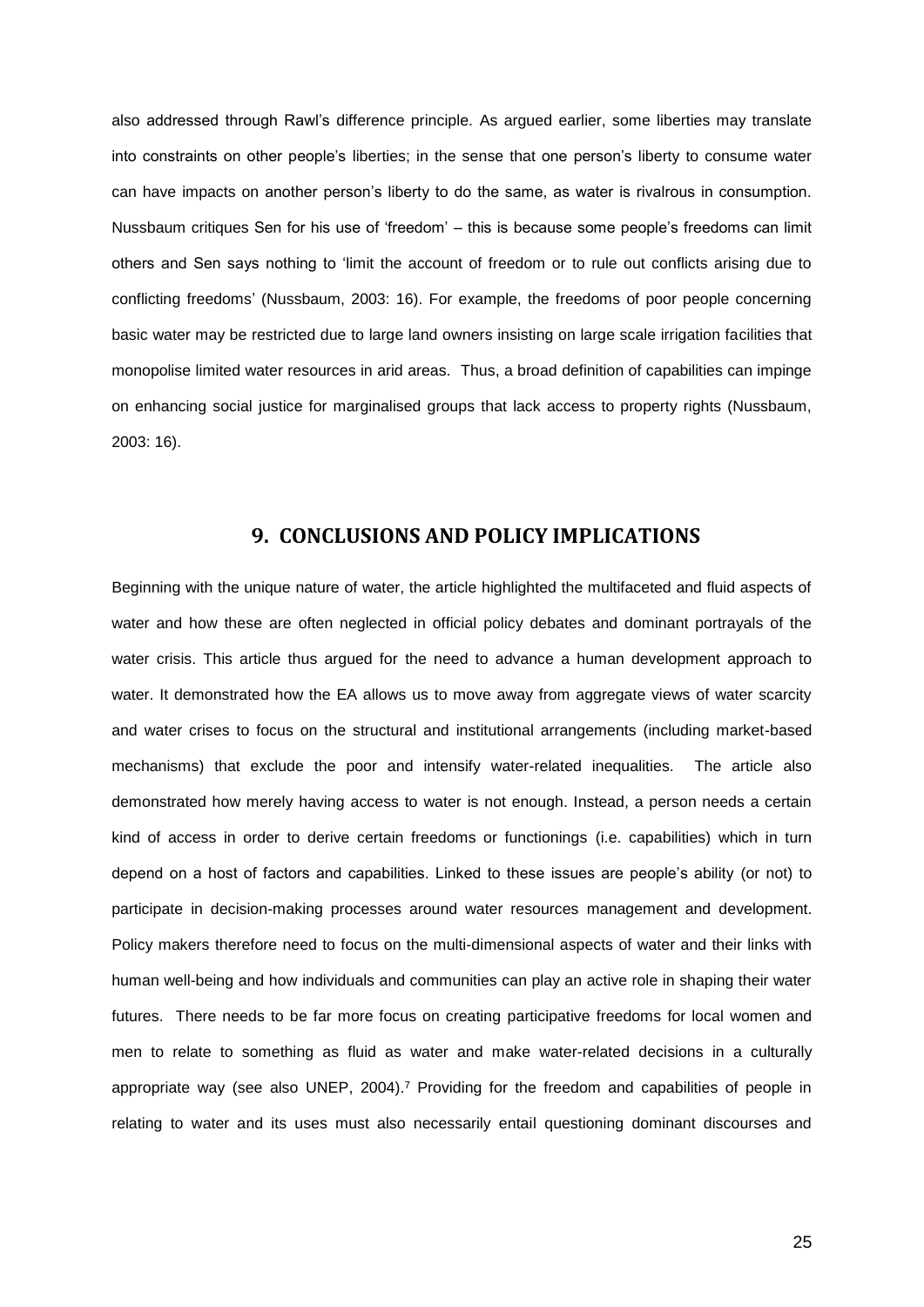relations of power that shape issues concerning water scarcity, water commodification, dam-related displacement and so on.

The article also explored the idea of basic capabilities required for human functioning in the water realm through the case of the human right to water. It demonstrated how the CA helps strengthen the case for the human right to water and how governments need to prioritise providing poor people with access to water that is safe, affordable and allows them to flourish. Countries such as South Africa, Ecuador, Bolivia, Gambia, Tanzania and Uruguay now recognise the human right to water. But there remains a considerable gap between human rights talk and human rights practice and there is often a clear tension between a government's commitment to rights and to market-based mechanisms, with the latter tending to prevail having consequences for poor people's right to water. The article also demonstrated how both the EA and CA help to break down false distinction between water for domestic and productive purposes. CA makes a strong case for having a broader conceptualisation of the right to water to also encapsulate wider productive uses of water. Such a conceptualisation would be more true to how water is understood and embedded in the daily lives of local women and men around the world.

It was also noted that it is difficult to 'evaluate' what counts as 'basic' in basic capabilities. Here it is worth recalling that Sen's reason behind the idea of capabilities was to find an appropriate framework and measure for egalitarian concerns (Sen, 1990). Men's and women's ability to function on the basis of the same allocation of any one resource varies dramatically. Because people need different basic amounts of water to enjoy the same standard in terms of capability, setting a minimum standard such as 25 litres in South Africa can be highly problematic and not tackle inequality head on. In some cases, inequalities can also be exacerbated. Instead, one should aim at a distribution of resources which affords everyone more or less equal capability to convert them into freedoms or to realise them as functionings (Sen, 1990). Governments often cite limited financial resources as the reason why they are not able to provide poor people access to safe, affordable and secure water. But this reluctance is short-sighted. A mere 1 percent from military budgets at the turn of the century would have easily matched the additional US\$9–15 billion estimated by the Water Supply and Sanitation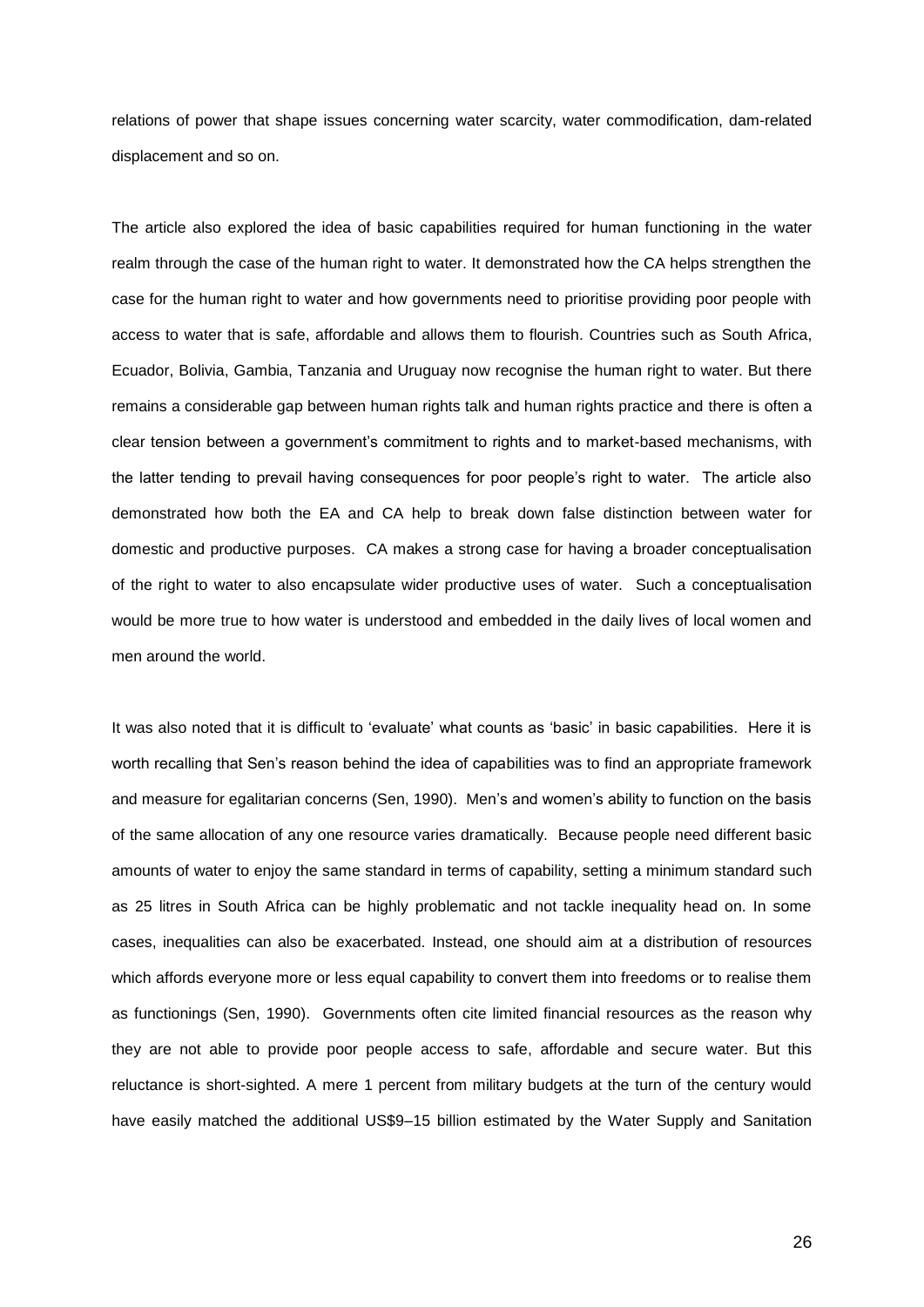Collaborative Council for achieving the MDGs on water and sanitation through low cost technology and locally appropriate solutions (see Mehta, 2004).

Amartya Sen recognises the difficulty in realising social and economic rights (2004) and urges us to 'work towards changing the prevailing circumstances 'to make the unrealized rights realizable, and ultimately, realized' (2004: 348). He also argues for the need to increase the monitoring of the violation of human rights and the procedure of 'naming and shaming.' Because the right to water has been controversial and also relatively recent, the Special Rapporteur of the Right to Water and Sanitation (unlike the Special Rapporteur, say, on housing) appears to lack such a clear mandate. Instead, the focus has largely been on defining the scope of the right and on gathering 'best practices.' The Special Rapporteur for the Right to Water and Sanitation also seems to under-serve the cause of human rights by claiming that rights are market-neutral and by remaining agnostic. Instead, there should be a stronger social justice perspective to the right to water drawing on both CA and EA which should also allow for a broader definition that encompasses both domestic and productive uses of water so integral for human well-being.

The article also focussed on some of the challenges arising due to the fluid nature of water, what this means for water for productive purposes. Entitlements to water are imbued in meaning, fuzzy property rights, social and power relations and are highly messy. One cannot assume that a 'benevolent' state will re-order water rights in a way that will have just outcomes for the poorest. Also water entitlements for some may mean entitlement failures for other. These issues need to be borne in mind during water reform processes currently underway in most countries of the world.

To conclude: Despite some of the challenges outlined in operationalising EA and CA, I have argued that both EA and CA are strong analytical tools to understand why many people in reality cannot access and/ or realise their freedoms vis-à-vis water and how poor and disenfranchised people's entitlements and capabilities to water can be strengthened. This is important because even though water policy rhetoric may be about rights and equity, in practice utilitarian and efficiency considerations persist which may not always have the interests of the marginalised upfront. Thus, a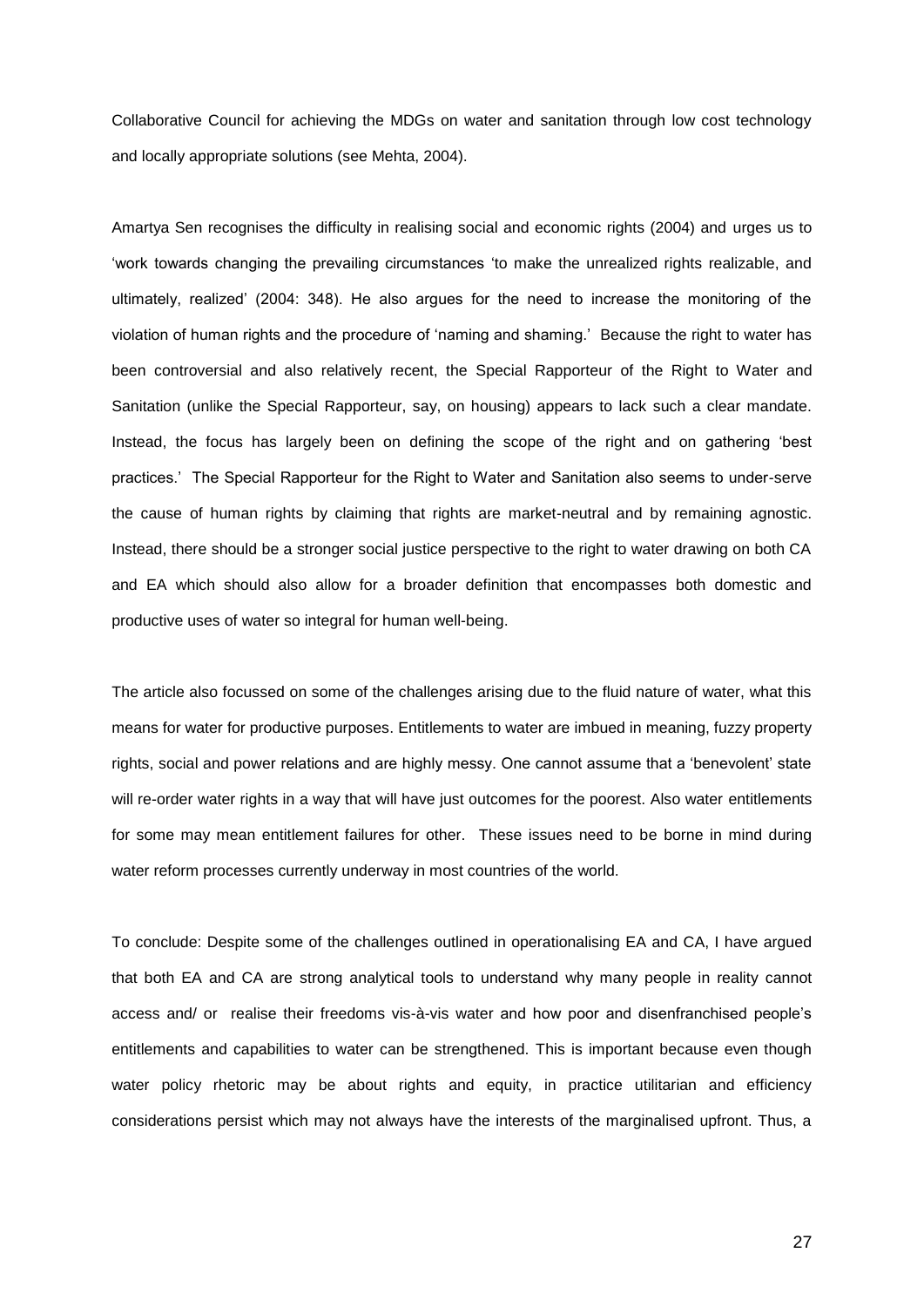human development approach to water that focuses on the 'good' and human freedoms of all is highly necessary.

#### **REFERENCES**

Anand, P.B. (2007). *Scarcity, Entitlements and the Economics of Water in Developing Countries*. Cheltenham: Edward Elgar.

Anand, S. & Sen, A. (2000). Human development and economic sustainability. *World Development*, *28*(12), pp. 2029–2049.

Bakker, K. (2010). *Privatizing Water: Governance Failure and the World's Urban Water Crisis*. Ithaca, NY: Cornell University Press, p. 201.

Barlow, M. & Clarke, T. (2002). *Blue Gold: The Battle Against Corporate Theft of the World's Water.* London: Earthscan.

Boelens, R., Getches, D. & Guevara-Gil, A. (Eds.) (2010). *Out of the Mainstream: Water Rights, Politics and Identity.* London: Earthscan.

Bruns, B.R. & Meinzen-Dick, R.S. (Eds.) (2000). *Negotiating Water Rights.* New Delhi: Vistaar and London: Intermediate Technology Press.

Cameron, J. & Gasper, D. (2000). Amartya Sen on inequality, human wellbeing, and development as freedom. *Journal of International Development*, *12*(7), pp. 985–988.

Cleaver, F. (2000). Moral ecological rationality: institutions and the management of common property resources. *Development and Change*, 31(2), pp. 361–383.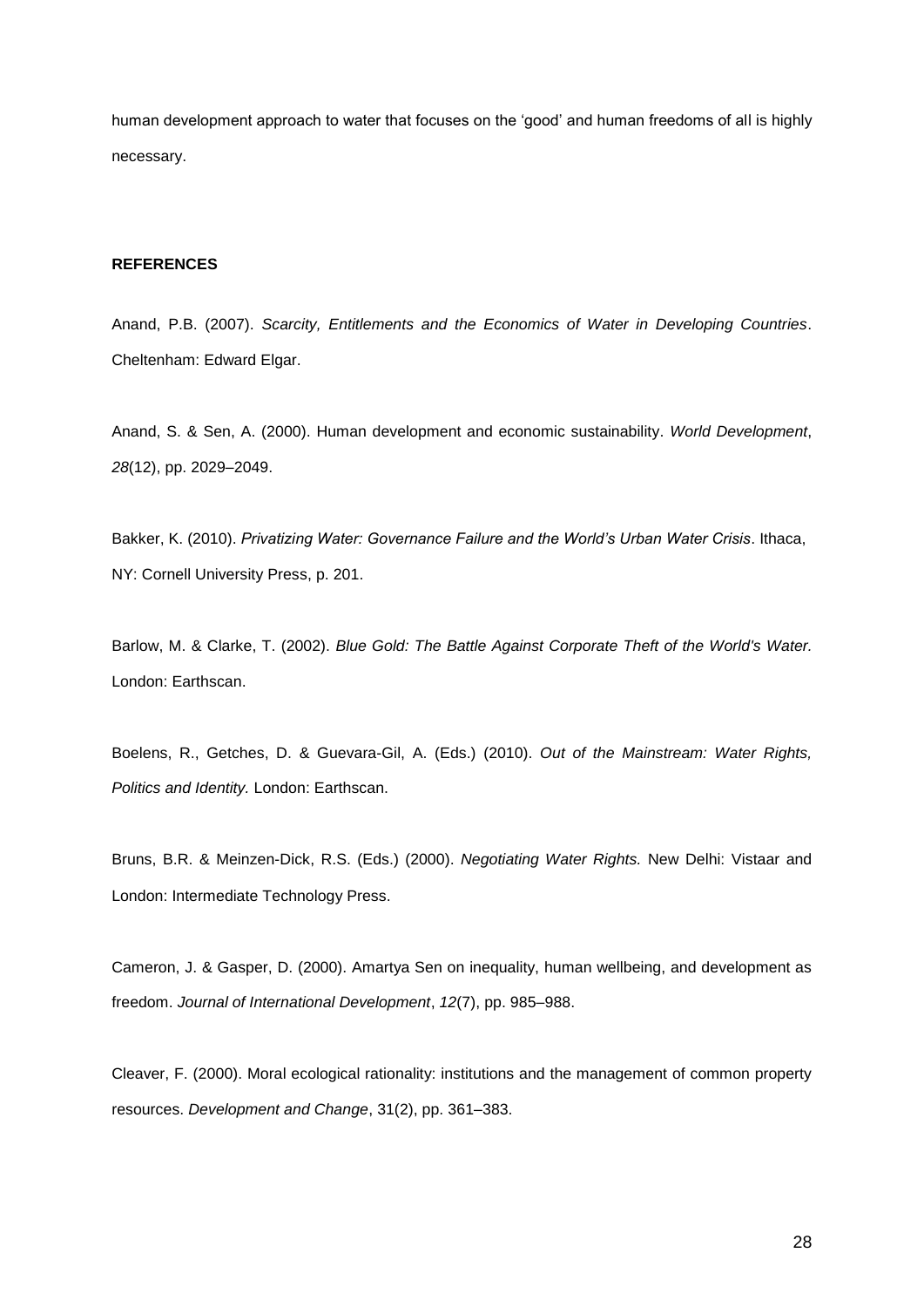Derman, B. & Hellum, A. (2005). Observations on the intersections of human rights and custom: a livelihood perspective on water. Paper presented at the International Workshop on '*African Water*  Laws: Plural Legislative Frameworks for Rural Water Management in Africa' 26-28 January 2005. Johannesburg, South Africa.

Devereux, S. (2001). Sen's Entitlements Approach: Critiques and Counter-Critiques. *Oxford Development Studies.* 29: 3: 246-263.

Donnelly, J. (1999). Human rights, democracy and development. *Human Rights Quarterly, 21*, pp. 608–32.

Falkenmark, M. & Widstrand, C. (1992). Population and water resources: a delicate balance. *Population Bulletin, 47*(3) pp. 1–36. Washington DC: Population Reference Bureau.

Fine, B. (2010). Economics and Scarcity: Amartya Sen as Point of Departure. In L. Mehta (Ed.) *The Limits to Scarcity* (pp. 73–92). London: Earthscan.

Finger, M. & Allouche, J. (2002). *Water Privatisation: Transnational Corporations and the Reregulation of the Global Water Industry*. London and New York: Taylor and Francis.

Flynn, S. & Chirwa, D. M. (2005). The Constitutional Implications of Commercialising Water in South Africa. In D. McDonald & G. Ruiters. (Eds.) *The Age of Commodity: Water Privatization in Southern Africa.* London: Earthscan, pp. 59-77.

Gasper, D. (2006). *What is the capability approach? Its core, rationale, partners and dangers*. Institute of Social Studies Working Papers, 428. The Hague: Institute of Social Studies.

Goldewijk, B.K. & de Gaay Fortman, B. (1999). *Where Needs Meet Rights: Economic, Social and Cultural Rights in New Perspectives*. Geneva: WCC publications.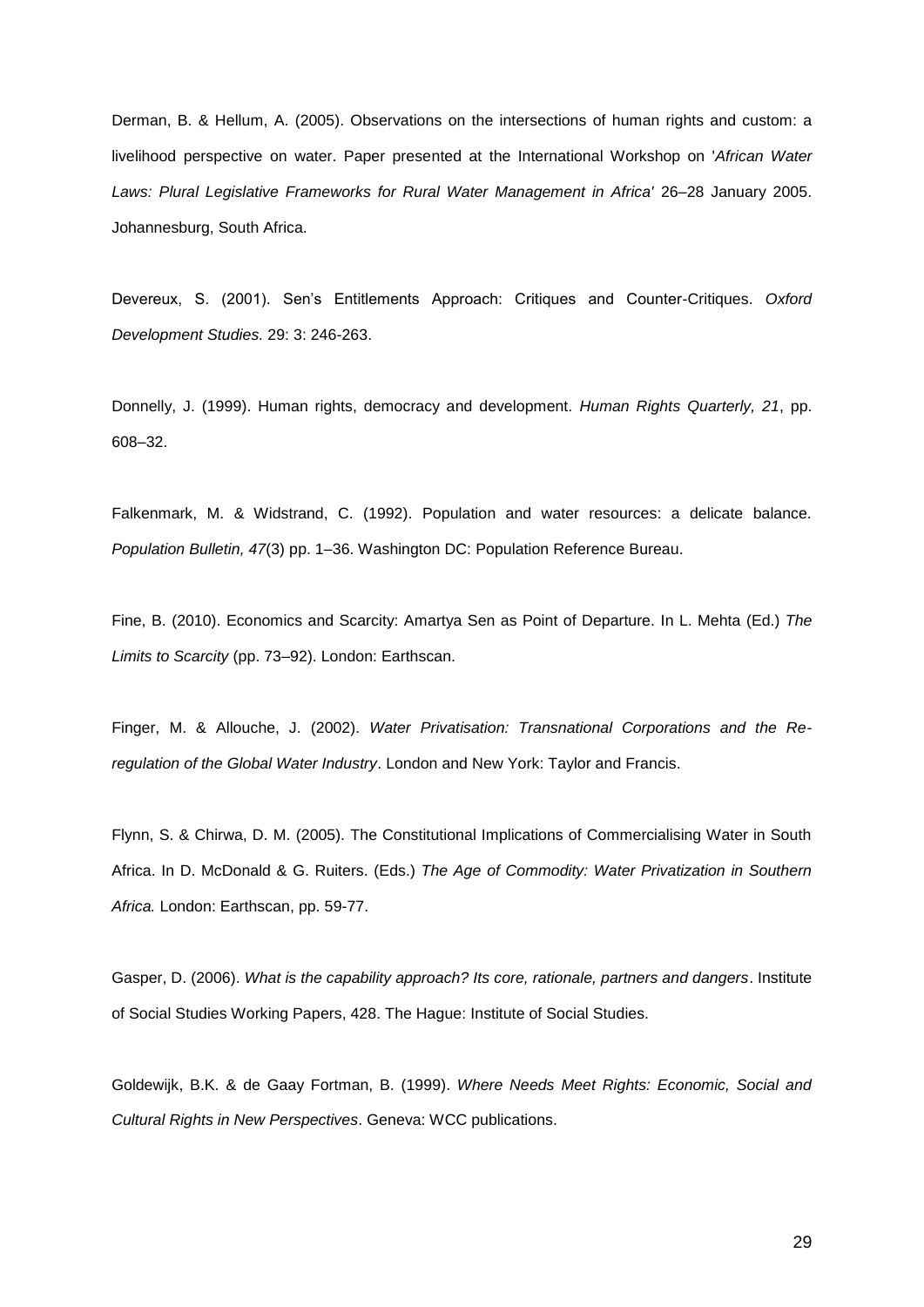Goldman, M. (2007). How 'Water for All!' policy became hegemonic: The power of the World Bank and its transnational policy networks. *Geoforum,* 38, pp. 786-800.

Gore, C. (1993). Entitlement relations and 'unruly' social practices: a comment on the work of Amartya Sen. J*ournal of Development Studies, 29*(3), pp. 429–460.

Hall, D., Lobina, E. & de la Motte, R. (2005). Public resistance to privatisation in water and energy. *Development in Practice*, 15(3–4), pp. 286–301.

Iyer, R. (2003). *Water: Perspectives, Issues and Concerns*. New Delhi: Sage.

Jairath, J. (2010). Advocacy of water scarcity: leakages in the argument. In L. Mehta (Ed.) *The Limits to Scarcity: Contesting the Politics of Allocation* (pp. 215–232). London: Earthscan.

Joint Monitoring Programme (2012). *Progress on Sanitation and Drinking Water: 2013 Update*. Geneva: WHO/UNICEF.

Kijne, J.W., Barker, R. & Molden, D.J. (2003). *Water Productivity in Agriculture: Limits and Opportunities for Improvement*. Wallingford, Oxen: CAB International.

Lankford, B. (2010). A share response to scarcity: moving beyond the volumetric. In L. Mehta (Ed.) *The Limits to Scarcity: Contesting the Politics of Allocation* (pp. 195-214). London: Earthscan.

Leach, M., Means, R. & Scoones, I. (1999). Environmental entitlements: dynamics and institutions in community-based natural resource management. *World Development, 27*(2): pp. 225–247.

Loftus, A. (2005). Free Water as a Commodity: The Paradoxes of Durban's Water Service Transformation. In D. McDonald & G. Ruiters (Eds.) *The Age of Commodity: Water Privatization in Southern Africa.* London: Earthscan, pp. 189-203.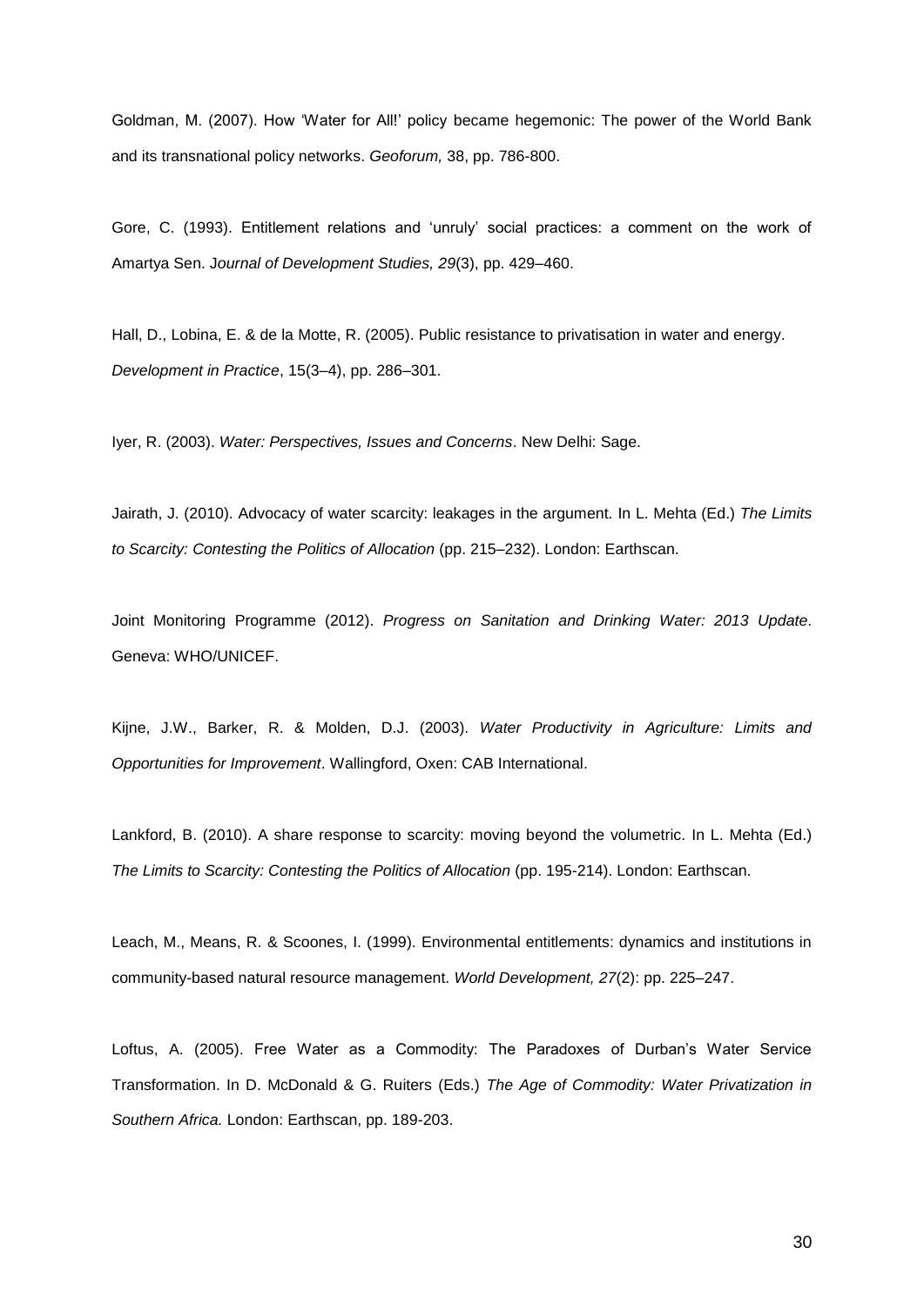McDonald, D. & Ruiters, G. (Eds.) (2005). *The Age of Commodity: Water Privatization in Southern Africa.* London: Earthscan.

Mehta, L. & Punja, P. (2006). Water and well-being: explaining the gap in understandings of water. In: A. Baviskar (Ed.) *Waterscapes: The Cultural Politics of a Natural Resource* (pp. 188–210). Delhi: Permanent Black.

Mehta, L. (2006). Do human rights make a difference to poor people? The case of water in South Africa. In P. Newell & J. Wheeler (Eds.) *Rights, Resources and Accountability*, (pp. 63–78). London: Zed.

Mehta, L. (2005). *The Politics and Poetics of Water: Naturalising Scarcity in Western India*. New Delhi: Orient Longman.

Mehta, L., Allouche, J., Nicol, A. and Walnycki, A. (2013). *Global Environmental Justice and the Right to Water. Geoforum, in press.*

Meinzen-Dick, R.S. & Bruns, B. (Eds.) (1999). *Negotiating Water Rights*. London: Intermediate Technology.

Mosse, D. (2003). *The Rule of Water: Statecraft, Ecology, and Collective Action in South India*. New Delhi: Oxford University Press.

Movik, S. (2012). *Fluid Rights: South Africa's Water Allocation Reform*. Cape Town: Human Sciences Research Council Press.

Nussbaum, M.C. (2003). Capabilities as fundamental entitlements: Sen and social justice. *Feminist Economics, 9*(2–3) pp. 33–59.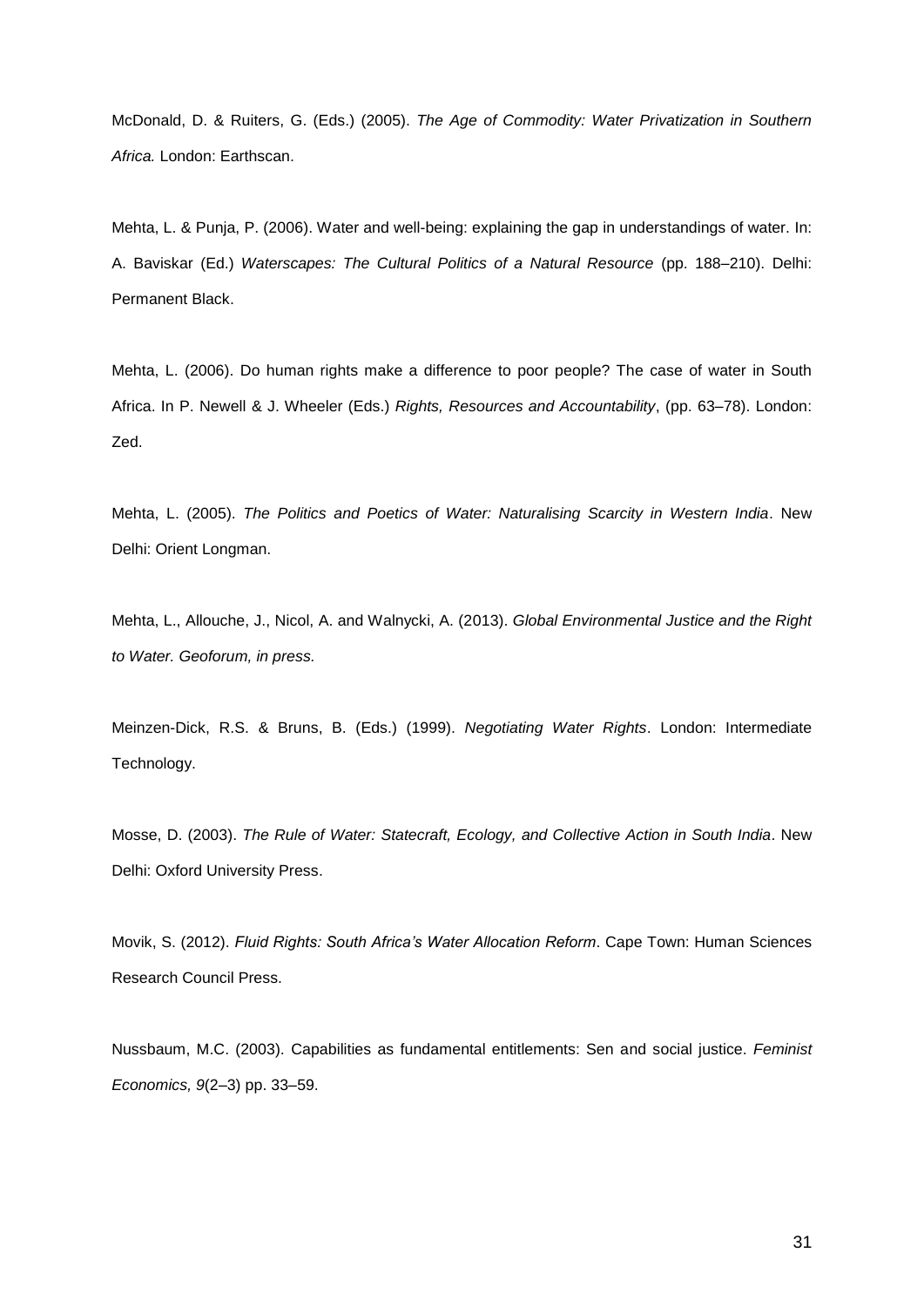Nussbaum, M.C. (1987). *Nature, Function, and Capability: Aristotle on Political Distribution*. Helsinki: World Institute for Development Economics Research.

Ohlsson, L. & Turton, A. (2000). The turning of a screw: social resource scarcity as a bottle-neck adaptation to water scarcity. *Stockholm Water Front - Forum for Global Water Issues, 1.* Stockholm: Stockholm International Water Institute (SIWI).

Plant, R. (1998). Citizenship, Rights, Welfare. In J. Franklin (Ed.) *Social Policy and Social Justice* (pp. 57–72). Cambridge: Polity Press.

Rawls, J. (1971). *A Theory of Justice*. Cambridge: Harvard University Press.

Razavi, S. (1999). Gendered poverty and well-being: introduction. *Development and Change, 30*(3) pp.409–33.

Robeyns, I. (2000). *An unworkable idea or a promising alternative? Sen's capability approach reexamined.* Discussion paper 00.30, Center for Economic Studies. Leuven: University of Leuven.

Robeyns, I. (2003). Sen's Capability Approach and gender inequality: selecting relevant capabilities. *Feminist Economics, 9*(2–3), pp. 61–92.

Robeyns, I. (2005). The Capability Approach: a theoretical survey. *Journal of Human Development, 6*(1), pp. 93–114.

Rosegrant, M.W., Cai, X. & Cline, S.A. (2002). *World Water and Food to 2025: Dealing with Scarcity*. Washington: International Food Policy Research Institute and the International Water Management Institute.

Roth, D., Boelens, R. & Zwarteveen, M. (Eds.) (2005). *Liquid Relations: Contested Water Rights and Legal Complexity*. New Brunswick, New Jersey and London: Rutgers University Press.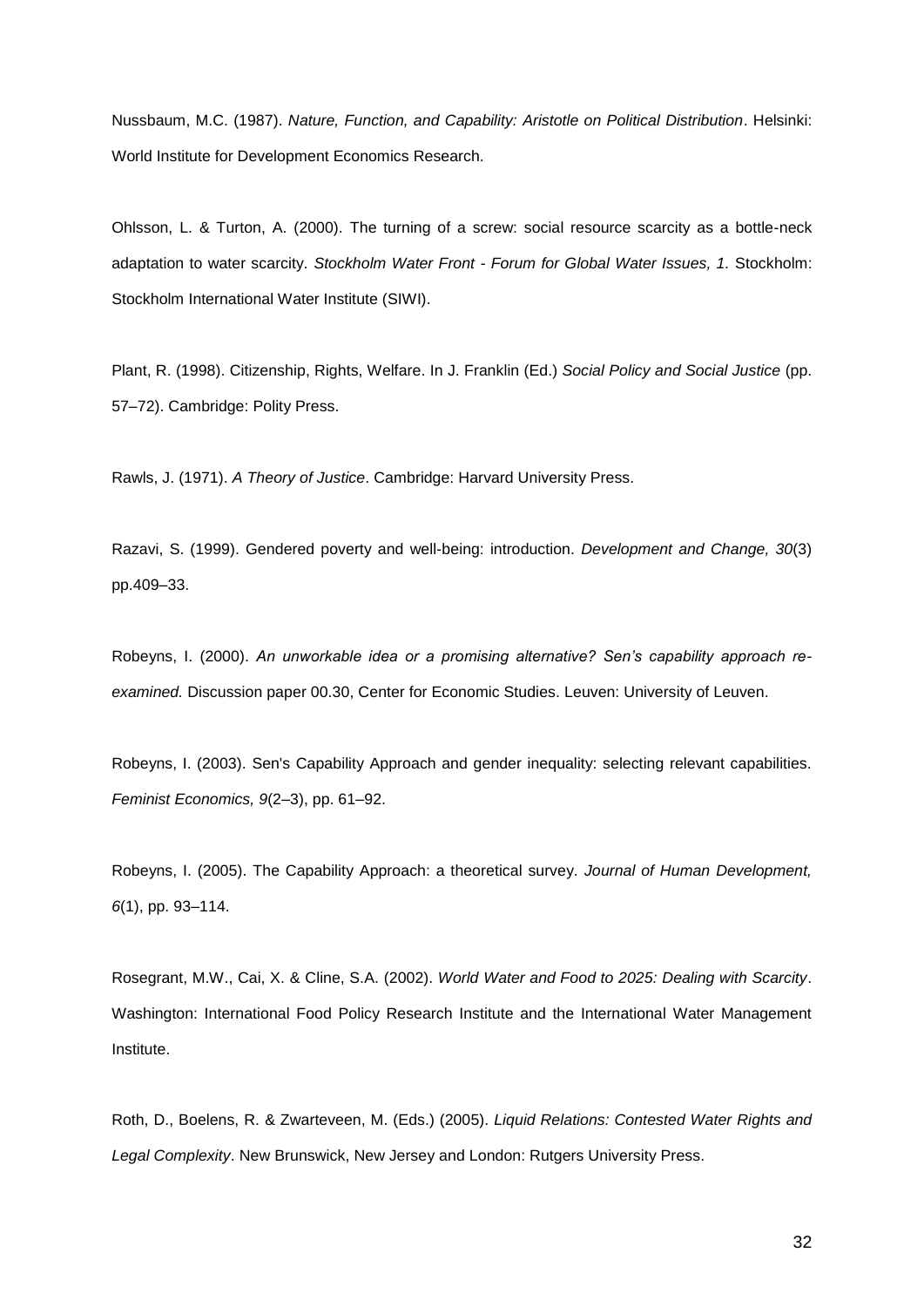Roy, A. (1999). The greater common good: the human costs of big dams. *Frontline, 16*(11).

Seckler, D., Amarsinghe, U., Molden, D., De Silva, R., & Barker, R. (1998). *World Water Demand and Supply, 1990 to 2025: Scenarios and Issues*. Colombo: International Water Management Institute.

Sen, A. (2004). Elements of a Theory of Human Rights. *Philosophy and Public Affairs.* 32:4. 315-356.

Sen, A. (1999). *Development as Freedom*. Delhi: Oxford University Press.

Sen, A. (1993). Capability and Wellbeing. In M. Nussbaum & A. Sen (Eds.) *The Quality of Life* (pp. 30–53). Oxford: Clarendon Press.

Sen. A (1992). Inequality re-examined. Oxford: Clarendon Press

Sen, A. (1987). *On Ethics and Economics*. Oxford: Basil Blackwell.

Sen, A. (1985). *Commodities and Capabilities*. Amsterdam: North-Holland Press.

Sen, A. (1984). *Resources, Values and Development*. Cambridge, MA: Harvard University Press.

Sen, A. (1983). Development: which way now? *The Economic Journal, 93*(372), pp. 745–62.

Sen, A. (1981). *Poverty and Famines: An Essay on Entitlement and Deprivation.* Oxford: Clarendon.

Shiklomanov, I.A. (1998). *World Water Resources. A New Appraisal and Assessment for the 21st Century*. Paris: UNESCO.

Srinivasan, S. (2007). No Democracy without Justice. Political Freedom in Amartya Sen's Capablity Approach. *Journal of Human Development.* 8:3, 457-480.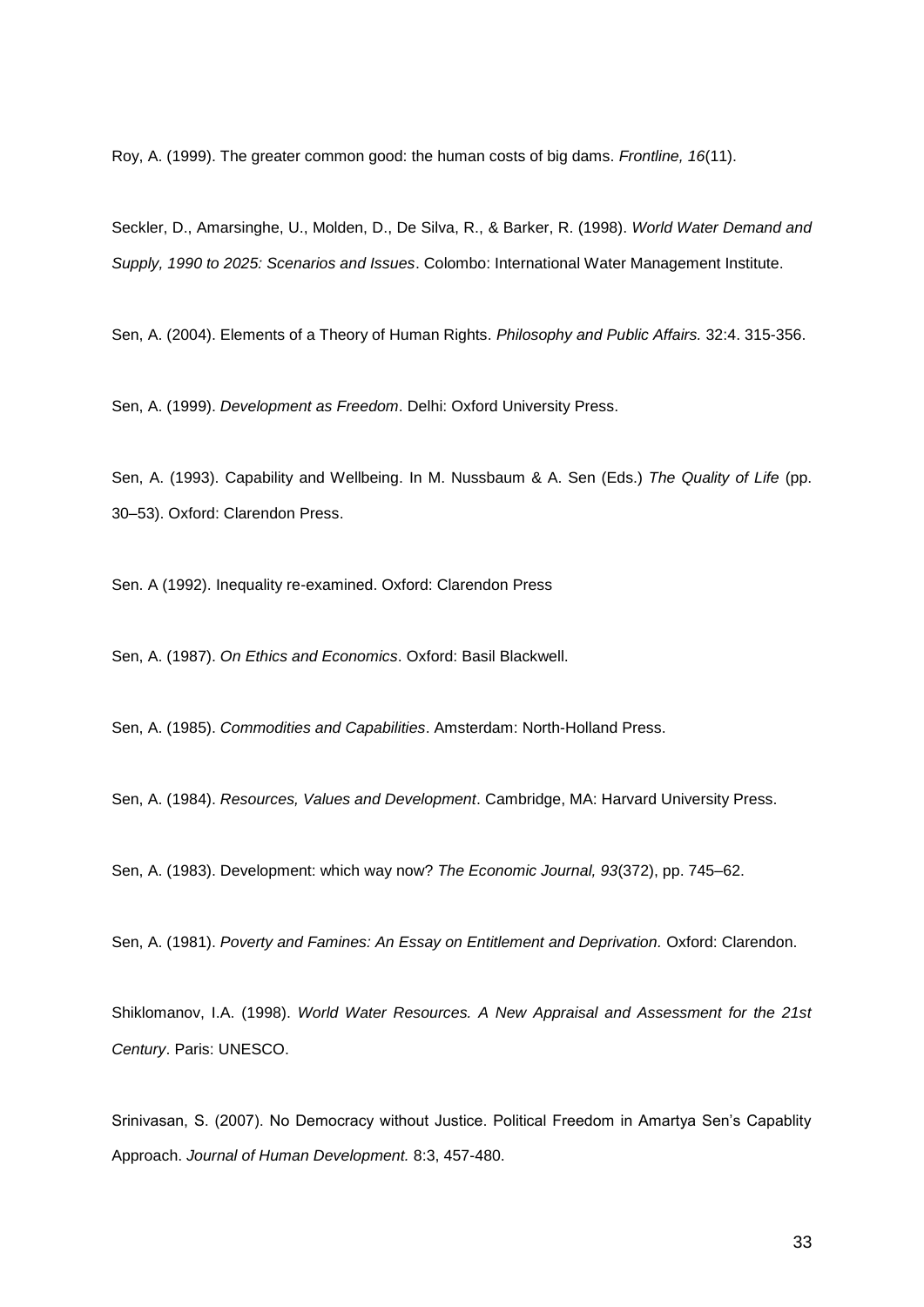Steward, F. (2001). 'Book review: Women and Human Development: The Capabilities Approach by Martha Nussbaum,' *Journal of International Development, 13,* 1191-1192.

Sultana, F. and Loftus, A. (Eds.) (2011). *The Right to Water: Politics, Governance and Social Struggles*. London: Routledge.

Toye, J. (2005). What did economists do with scarcity? Presentation at the conference '*Scarcity and the Politics of Allocation*', IDS, Brighton.

United Nations Development Programme (UNDP) (2006). *Beyond Scarcity: Power, Poverty and the Global Water Crisis*. Basingstoke: Palgrave.

UNEP (2004). Exploring the Links. Human Well-being, Poverty and Ecosystem Services. Nairobi: UNEP

UNESCO (various). The United Nations World Water Development Report. Paris: UNESCO. <http://www.unesco.org/new/en/natural-sciences/environment/water/wwap/wwdr/> accessed November 2013.

van Koppen, B., Moriarty, P. & Boelee, E. (2006). *Multiple-use water services to advance the Millennium Development Goals*. IWMI Research Report, 98.

Vizard, P. (2005). *The contributions of Professor Amartya Sen in the field of human rights*. CASEPaper, 91. London: LSE.

World Commission on Dams (WCD) (2000). *Dams and Development: A New Framework for Decision-Making*. London and Sterling, VA: Earthscan.

WHO (2003). *The right to water*. Health and Human Rights publication series, 3. Geneva: WHO.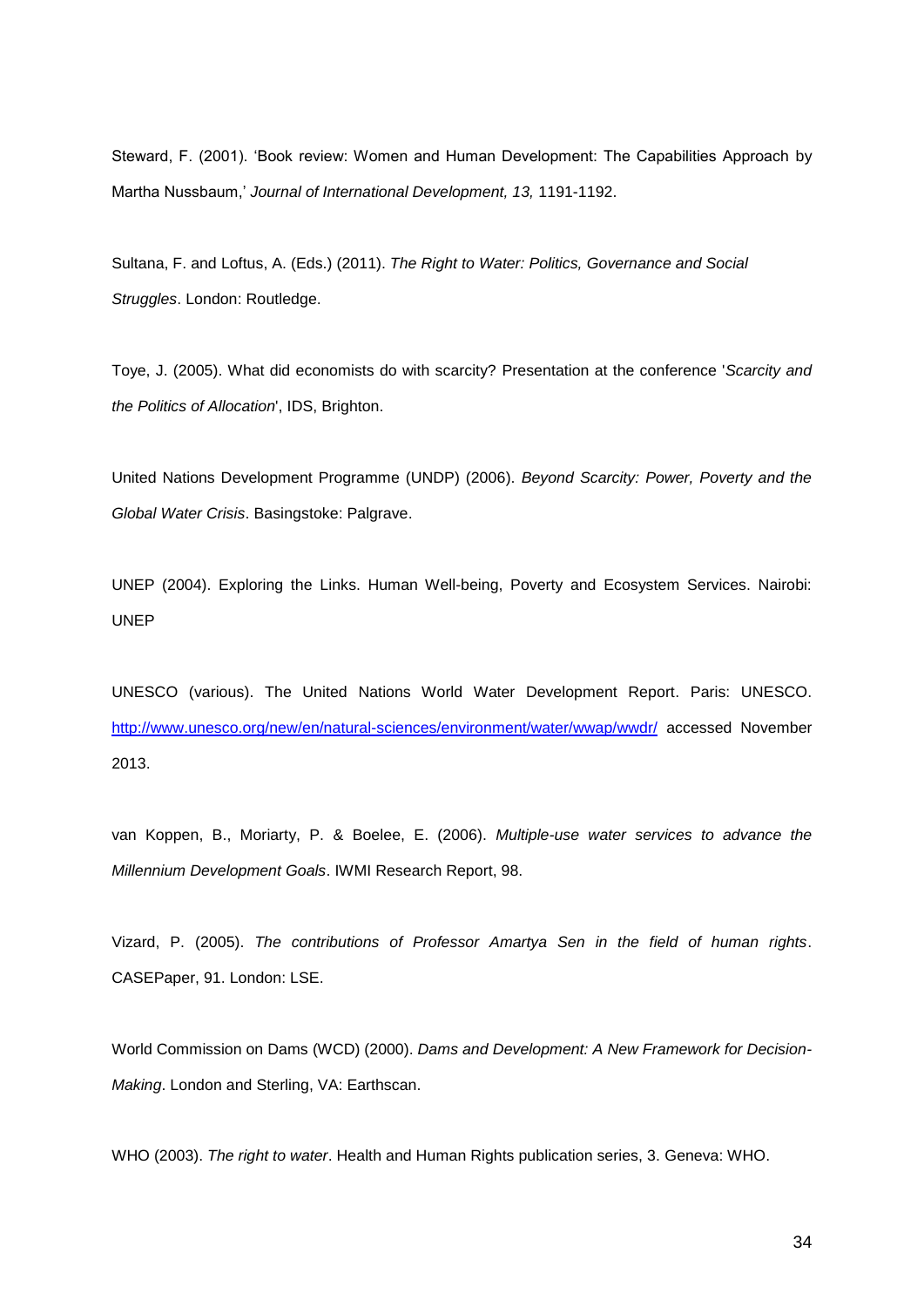Wolfe, S. & Brooks, D.B. (2003). Water scarcity: an alternative view and its implications for policy and for capacity building. *Natural Resources Forum, 27*(2), pp. 99–107.